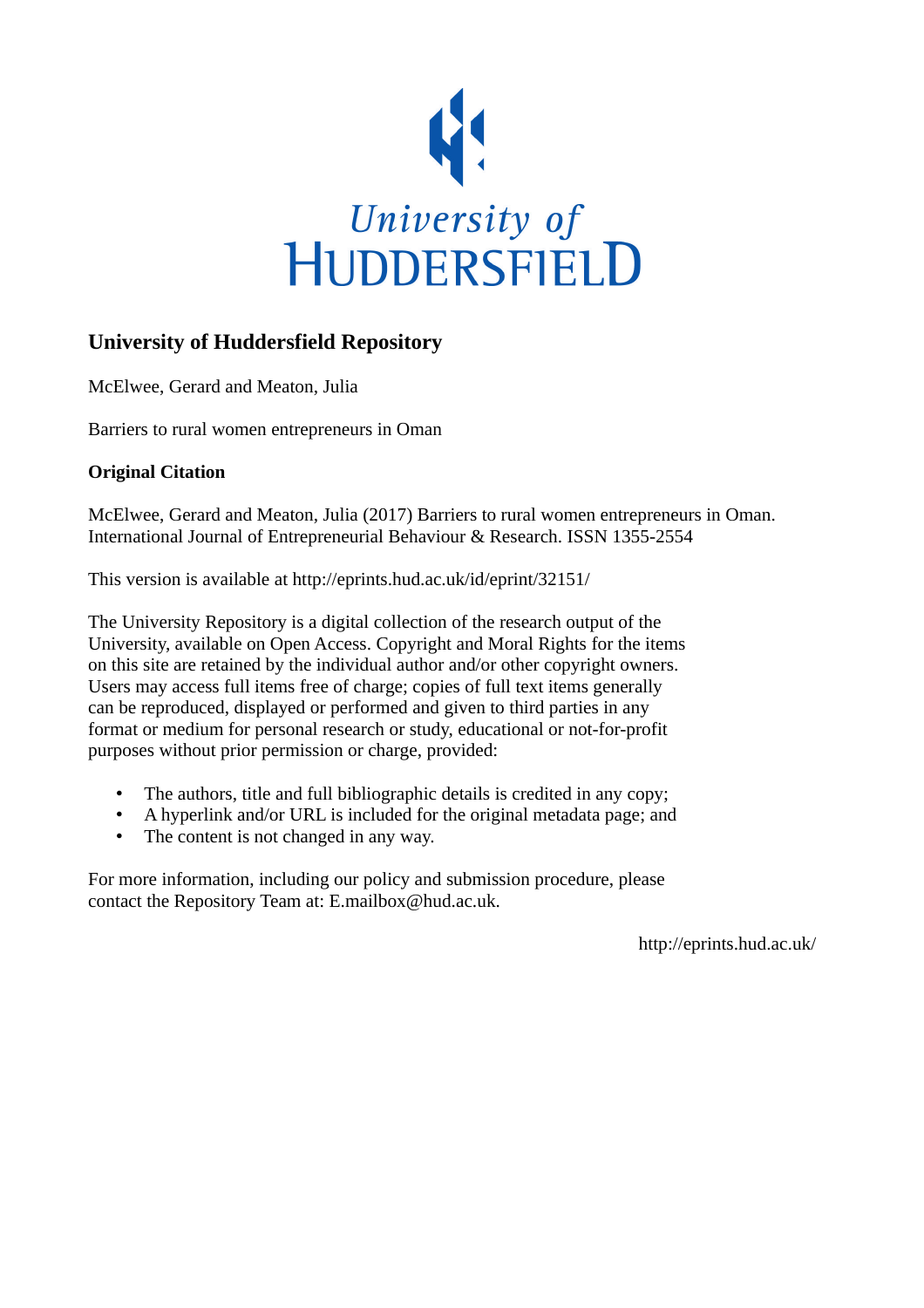**International Journal of Entrepreneurial Behaviour & Research**



### **Barriers to Rural Women Entrepreneurs in Oman**

|                  | International Journal<br>Emerald of Entrepreneurial<br>Behaviour & Research       |
|------------------|-----------------------------------------------------------------------------------|
|                  | <b>Barriers to Rural Women Entrepreneurs in Oman</b>                              |
| Journal:         | International Journal of Entrepreneurial Behavior & Research                      |
| Manuscript ID    | IJEBR-02-2017-0070.R2                                                             |
| Manuscript Type: | Research Paper                                                                    |
| Keywords:        | Entrepreneurs, Female entrepreneurs, Oman                                         |
|                  | <b>SCHOLARONE™</b><br>Manuscripts<br>Rey<br>http://mc.manuscriptcentral.com/ijebr |
|                  |                                                                                   |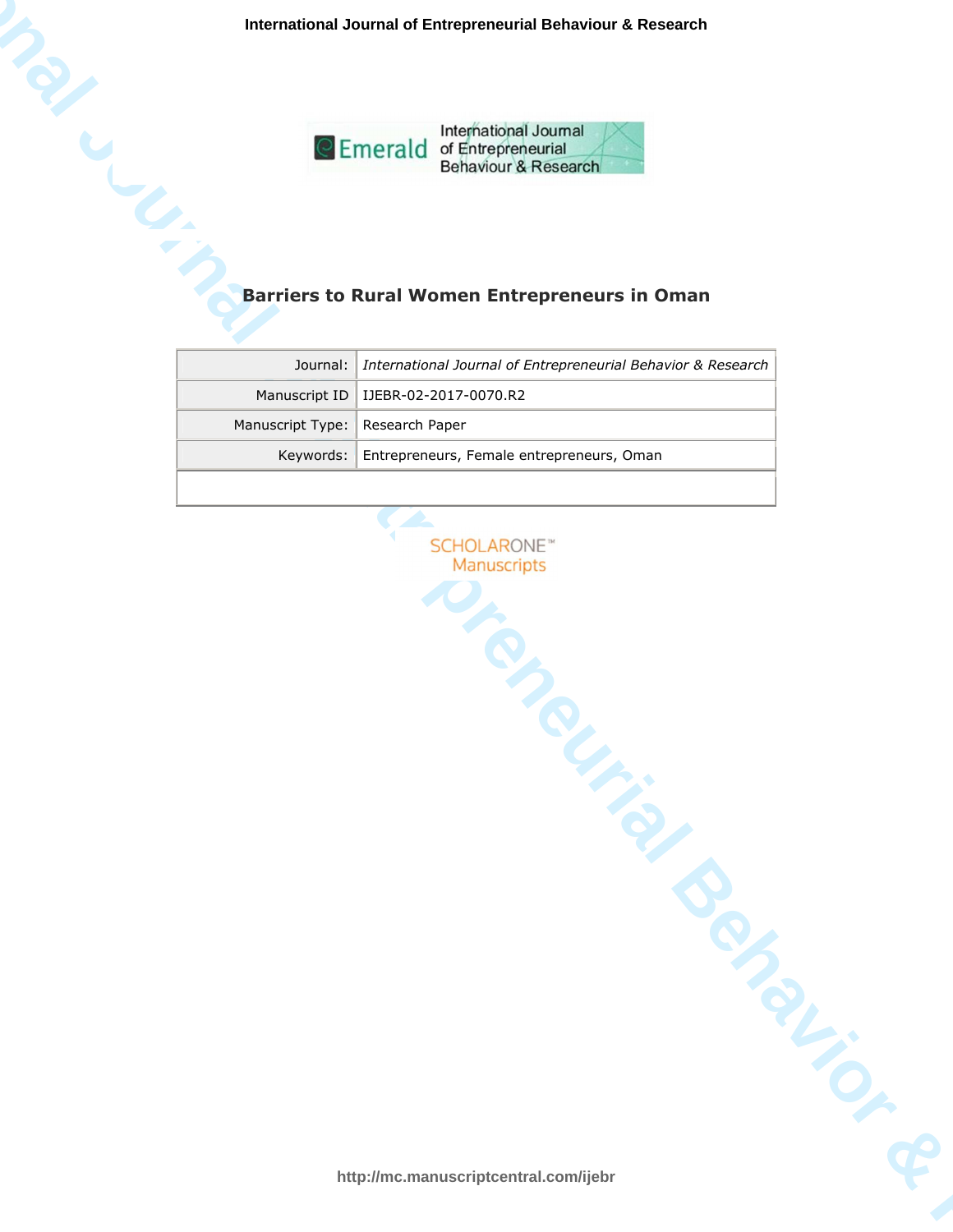# **Barriers to Rural Women Entrepreneurs in Oman**

### **Abstract**

**Purpose:** Analyses barriers confronted by women entrepreneurs living and running businesses in rural Oman. The study identifies numerous problems including: accessing funding for new ventures and innovative activities, a lack of skills based training and limited family support.

**Design/methodology/approach:** Draws on 57 responses to a semi-structured questionnaire, and face to face qualitative interviews with five women entrepreneurs. Quantitative responses are evaluated and ranked in terms of their mean score, standard deviation and the intensity of each factor. Five qualitative cases are presented.

**Page 1 of 23**<br> **International Journal of Entrepreneurial Behavior & Research**<br> **International of Entrepreneurial Behavior of Entrepreneurial Persons of Behavior Antonin Persons (and anti-<br>
<b>International Constrained Secti Findings:** Although Oman is arguably one of the more progressive Arab countries regarding gender equality and women empowerment, the findings identify socio-cultural issues that hamper women's entrepreneurial ventures and their success. The findings are discussed using three dimensions of entrepreneurship identified by Wenneker and Thurik (1999): conditions leading to entrepreneurship, characteristics of entrepreneurship and outcomes of entrepreneurship.

**Practical Implications:** Suggests that Omani policy makers should consider how to better support women entrepreneurs so that they can diversify household income and contribute to the socio-economic development of the region and make suggestions on how this can be achieved.

**Originality/Value**: Research on rural women entrepreneurship in the context of an Arab country is scarce. This study provides an overview of the obstacles, the opportunities and the support required for the development of the rural women entrepreneurship in this region.<br> **Keywords:** Rural entrepreneurship, Omani women entrepreneurs, Oman<br> **Paper type:** Research paper<br> **Paper type:** Research paper<br> **Pa** 

**Keywords:** Rural entrepreneurship, Omani women entrepreneurs, Oman

**Paper type:** Research paper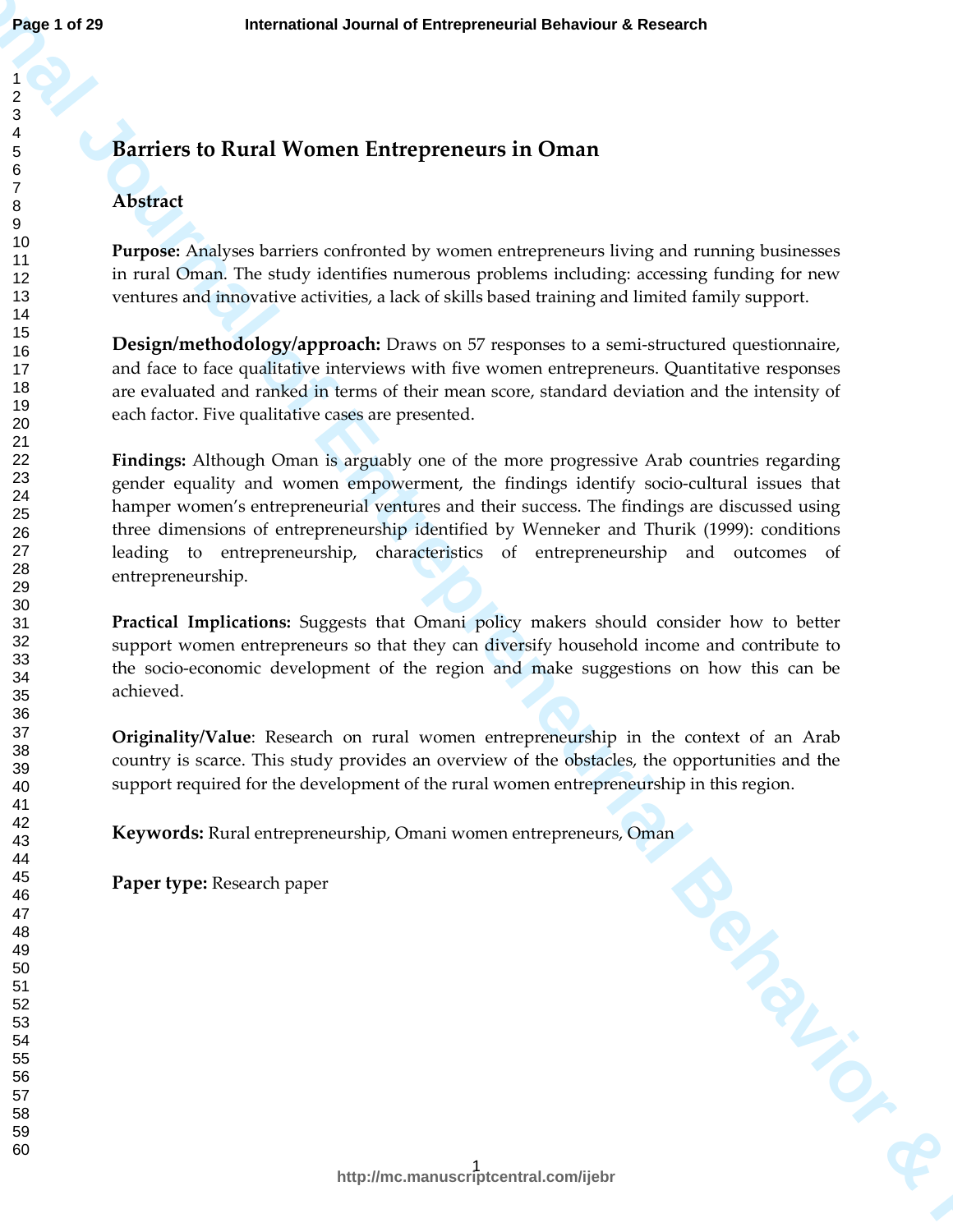## **Introduction**

**International Journal of Entrepreneurial Behavior & Research<br>
2<br>
<b>International of the controller state of the Society Comparison Controller Scheduler Scheduler Scheduler Scheduler Scheduler Scheduler Scheduler Scheduler** Entrepreneurship is a process through which an individual creates opportunities for innovation leading to additional and novel contributions to society (Stam & Spigel, 2017). It is 'the catalytic agent in the society which sets into motion fresh enterprises, novel combinations of production and exchange' (Collins and Moore, 1970). Entrepreneurship is vital for the continuous development of contemporary market economies and generates innovative businesses which go on to nurture competition and support economic growth (Djankov et al. 2002). Entrepreneurship is about economic individualism and competition (Gray, 2002 p. 61) and for the purposes of this paper can be defined as *'the creation and extraction of value from an environment'*, (Anderson, 1995) which is the challenge confronting small scale start-ups for rural women in developing economies such as Oman. This paper examines the barriers faced by rural women entrepreneurs in Oman and suggests policy measures required to cultivate a feasible, enabling, entrepreneurial ecosystem for rural women in Oman.

#### **Women Entrepreneurs**

Women entrepreneurs play a substantial role in the development of the small business sector and drive enterprise in transition economies (Lerner et al, 1997). Evidence from Iran, (Hosseini et al, 2011) Uganda, (Lourenço et al 2014), India, (Kumbhar, 2013) the Middle East (Mathew, 2010) and other studies in developed economies, (De Rosa et al, 2015; Bock, 2004) show that women's entrepreneurship can become an essential driver of economic growth. There is consensus that social and economic problems in Arab countries would benefit from greater private sector growth, particularly in the small business sector (Fergany, 2003) whereby women clearly contribute to this growth.

The number of women entrepreneurs is growing in Arab countries as a consequence of increasingly western facing economic reforms that open up career pathways for women wanting to initiate, shape and manage their own businesses (Tlaiss, 2015; Dechant and Lanky, 2005). However, the social, economic and cultural context presents specific challenges to women entrepreneurs not commonly observed in other parts of the world. There has been little research on the barriers, motivations, or performance of these entrepreneurs as most previous research on women entrepreneurship has focused on western or developed economies (Marlow and Ahl, 2012; Marlow and McAdam, 2015). The narrow literature of the Arabian context has identified basic challenges and needs, often framed in terms of contribution to economic growth and the diversification of gulf economies away from oil (Dechant and Lamky, 2005).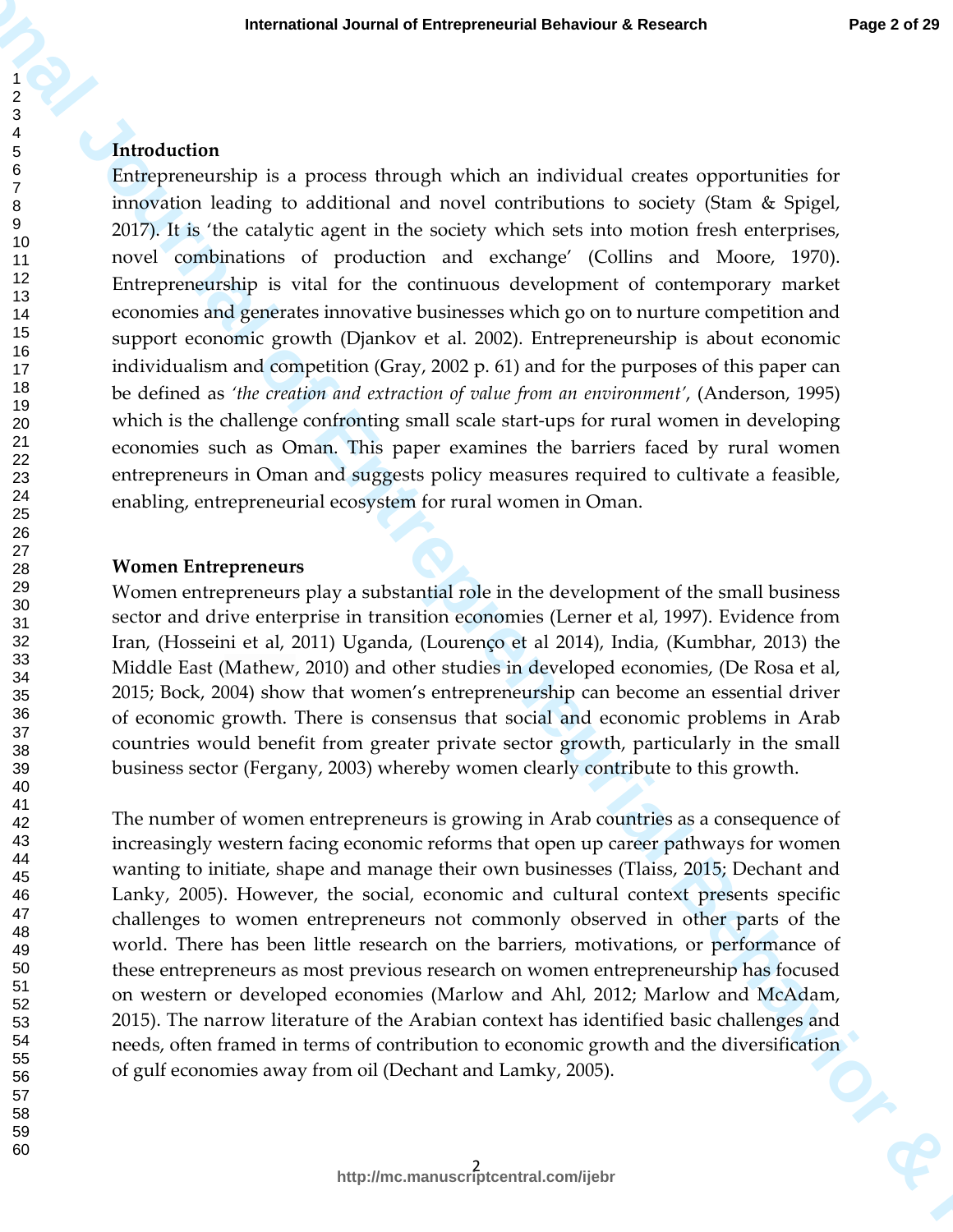Arab women entrepreneurs traditionally establish enterprises in the informal micro sector focused on non-technical goods and services. Typical enterprises produce simple home-based items for local markets. Access to wider markets is challenging because of socio-cultural factors and geographical remoteness. Consequently women-owned companies are considerably less profitable and innovative than those owned and managed by males. However, women-owned ventures tend to employ a bigger share of women workers so expansion of this sector has the potential not only to aid economic growth but to also address issues of women's empowerment and economic engagement. For this to be achieved policymakers, financial institutions, markets, and the media need to come together to identify methods of facilitating and supporting potential women business leaders.

The paper is organized and structured as follows: an overview of the existing literature on rural and women entrepreneurship is provided, followed by a discussion of women's entrepreneurship in gulf countries, particularly Oman, and the presentation of the methodological approach adopted for the study. Results are then discussed and consequent policy suggestions are offered.

#### **Literature**

**Page 16 49**<br> **International Journal of Entrepreneurial Behavior & Research**<br> **I** And women entrepreneuris traditionally establish enterprise in the informal internal<br>  $\frac{2}{5}$ <br>  $\frac{4}{5}$ <br>  $\frac{4}{5}$ <br>  $\frac{4}{5}$ <br>  $\frac{4}{5}$ Henry and McElwee, (2014) and McElwee and Smith, (2014) find the distinction between rural and urban enterprises to be arbitrary. Their definition is that a rural enterprise employs local people, uses and provides local services and generates income flow to the rural environment, inferring that rural enterprises provide a 'value adding' function to both their local economies and, in the case of larger ventures, to wider economies and markets. Traditionally rural entrepreneurship research has focused on the farmer (McElwee, 2008), but the concept of 'rural entrepreneurship' goes beyond that and covers many other activities, including trading, food & beverages, handicrafts, small-scale manufacturing, catering, and tourism hospitality (Miljkovic et al, 2010). Women entrepreneurship tends to be dominated by what are traditionally viewed as women's activities, often at a low level of entrepreneurial activity. Literature on rural women entrepreneurship is sparse but some key themes have emerged. The gap in the literature is specifically concerned with Omani Women. In order to explore and frame these, this paper will use the three dimensions of entrepreneurship identified by Wenneker and Thurik (1999). These are: conditions leading to entrepreneurship, characteristics and outcomes of entrepreneurship.

#### *Conditions leading to Entrepreneurship (culture and incentives)*

Access to investment capital, resources and state funding is challenging for women entrepreneurs worldwide (United Nations, 2007). In countries where this combines with cultural barriers it is unsurprising that only low levels of women entrepreneurship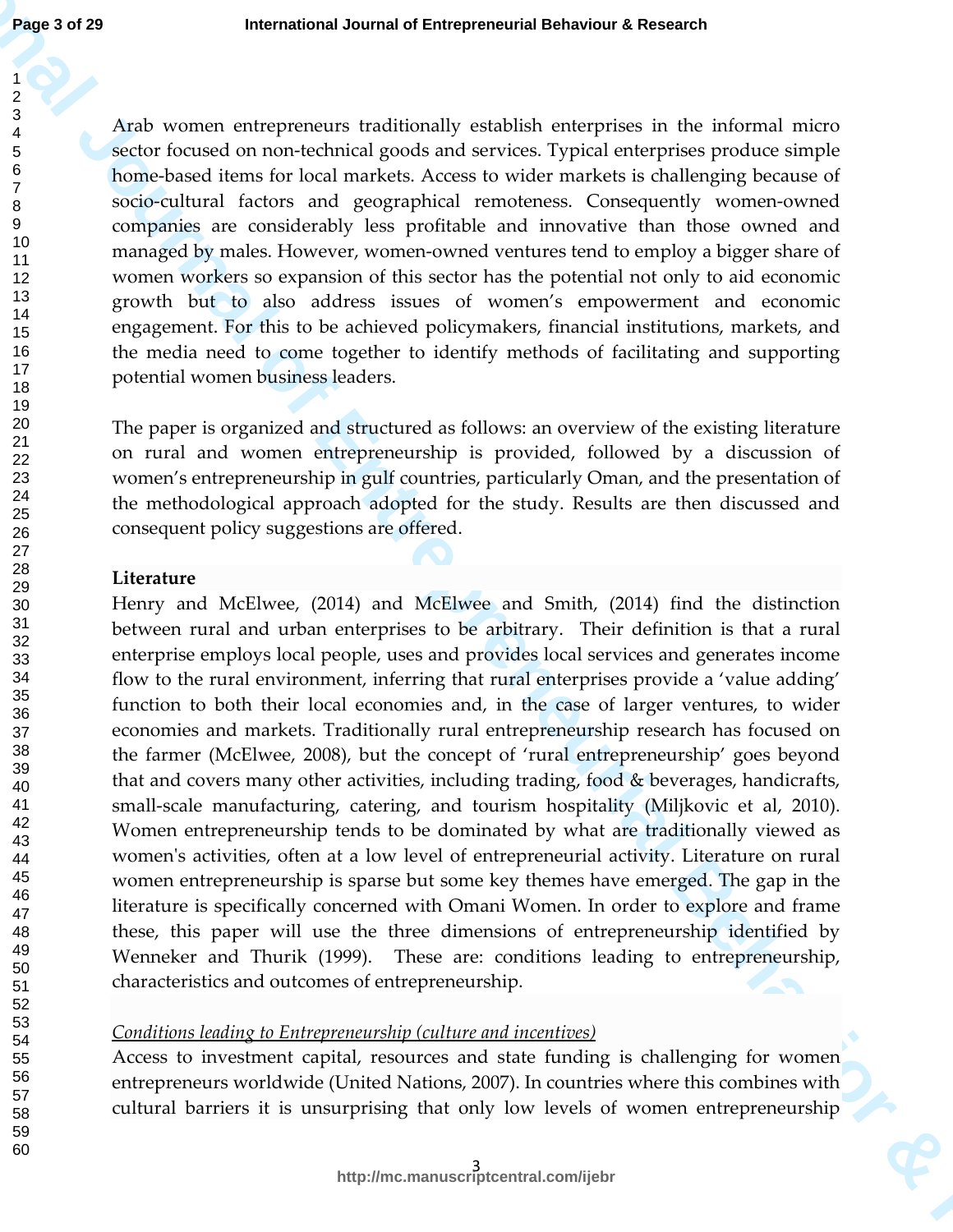emerge. Civil society plays an important role in influencing levels of entrepreneurship (Dana, 2009) as all societies have different levels of entrepreneurial behaviour linked to cultural norms and expectations. It is difficult to behave entrepreneurially if it goes against the established practices or social values of a community (Muhammed et al, 2017). Gaining the support of family is often crucial to entrepreneurial success, and the absence of such support can inhibit women's ambitions (Ronning and Ljunggren, 2007). Religion also provides context for entrepreneurship. Religious groups can be sources of social capital (Dodd and Gotsis, 2007), but religious beliefs and values can also impede innovation and behavioural change, particularly with regard to societal gender roles.

**International Journal of Entrepreneurial Behavior & Research<br>
<sup>2</sup><br>
2<br>
<b>International of the search of the search of the search of the search of the search of the search of the search of the search of the search of the sea** Many women, particularly in developing economies, become entrepreneurs because of a need to survive or to enhance their livelihoods and can be dependent on the opportunity structures that are available (Lassale and McElwee, 2016). These can be at the national level, covering institutions, laws, regulations, and culture (Kloosterman and Rath, 2001) and at the personal level, such as the characteristics of the entrepreneur and family or peer support (Somerville et al, 2011). Family backing and personal inspiration are often fundamental to women's entrepreneurship, but the added presence of role models and mentors are found to be influential in supporting women's decision making and career choices (Brynin and Schupp, 2000). Access to technical knowledge, management skills, innovation and work experience, and the broad availability of these within society all enhance the potential of women entrepreneurship (Sidhu and Kaur, 2006). Once engaged in entrepreneurial behaviour women have been found to be more motivated than men to continue developing. Mitchell (2004) links this to the necessity of generating additional income for survival.

Lack of access to capital, inadequate training and accountability to the family are considered the main constraints to women entrepreneurship (Brush, 1992) so governments need to proactively support women by providing them with financial and skill based resources while also changing any social norms that limit women's engagement (Ganesan et al., 2002).

#### *Characteristics of Entrepreneurship*

Women rural entrepreneurship has traditionally evolved in agriculture where women customarily contribute to household revenue through on-farm and off-farm diversification (McElwee, 2006, 2008), but the role played by women in diversified farm businesses, and the degree to which they display entrepreneurial behaviour is still relatively unknown. In China, for example, women have taken over traditionally male dominated farm-based activities as men migrate to cities to work in industry (ILO, 2000), but while women are beginning to emerge as an efficient source of skilled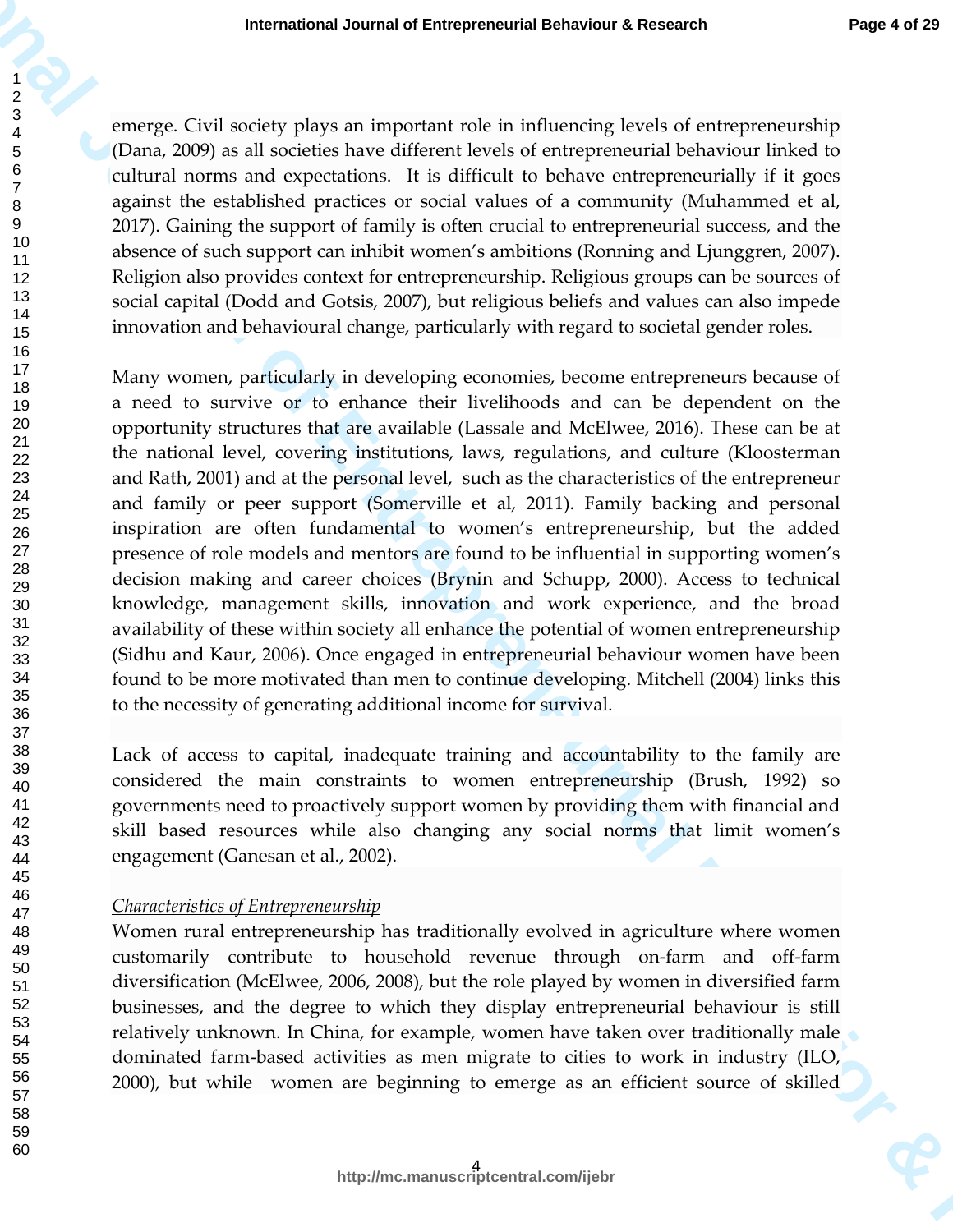agricultural workers (Mumtaz, 1995), the level of their entrepreneurial behaviour is not fully understood.

In Oman. Al-Sadi et al (2011) find that women in the Al-Batinah region are involved in traditional clothing manufacture, handicrafts, retail outlets and beauty parlours. Boden and Nuccie (2000) argue that women may be content with micro-level entrepreneurial accomplishments targeting stability rather than growth and usually have less access to external funding than men. Consequently, their businesses tend to be concentrated in the service sectors that require low initial investment and technical knowledge. Potentially linked to this is Galloway et al's (2002) suggestion that women tend to define success somewhat differently to men and that women's motivations are not the same. Various authors including Sigh et al (2001) propose that the specific challenges that women face and their personal motivations result in them operating their businesses differently than men, for example by prioritizing household over business investment.

#### *Outcomes of Entrepreneurship*

**Page 5 of 23**<br> **International Journal of Entrepreneurial Behavior & Research**<br> **I**  $\frac{2}{5}$ <br> **International Members (Munitary, 1985), the beneficient depresentations of investigation<br>
<b>I** to Distribute the all given the Globally, women's entrepreneurship is most commonly noted in the SME sector, which accounts for over 50% of GDP and 60% of employment in developed countries (Ayyagari et al, 2003). However, in emerging economies, the number of SMEs tends to be lower. In Oman, SMEs only account for between 15% and 20% of GDP and the government, in partnership with the Central Bank of Oman, are supporting their growth by providing infrastructure and training to promote an entrepreneurial culture (Al Barwani, et al, 2014). The government regards SMEs as a means of increasing economic diversification, creating job opportunities, and achieving a more equitable distribution of resources, and seeks to support women so that they can fully engage in the sector (Bilal et al, 2015; Varghese, 2011). Such economic empowerment of women can lead to multiple societal benefits beyond economic growth and the improvement of their own livelihoods (Singh and Belwal, 2008). For example, behaving entrepreneurially can lead to higher self-efficacy in turn helping them to be more independent of male partners and other relatives and potentially leading to greater engagement and power in the community (United Nations, 2007). Certainly evidence suggests that the development of women's entrepreneurship can lead to a growth in social capital amongst women (Marlow et al, 2015; Galloway et al, 2002). The nascent Omani SME sector therefore presents an opportunity for women entrepreneurs to make significant contributions to the economy, to help the development, engagement, and visibility of women, and to achieve self-empowerment and independence.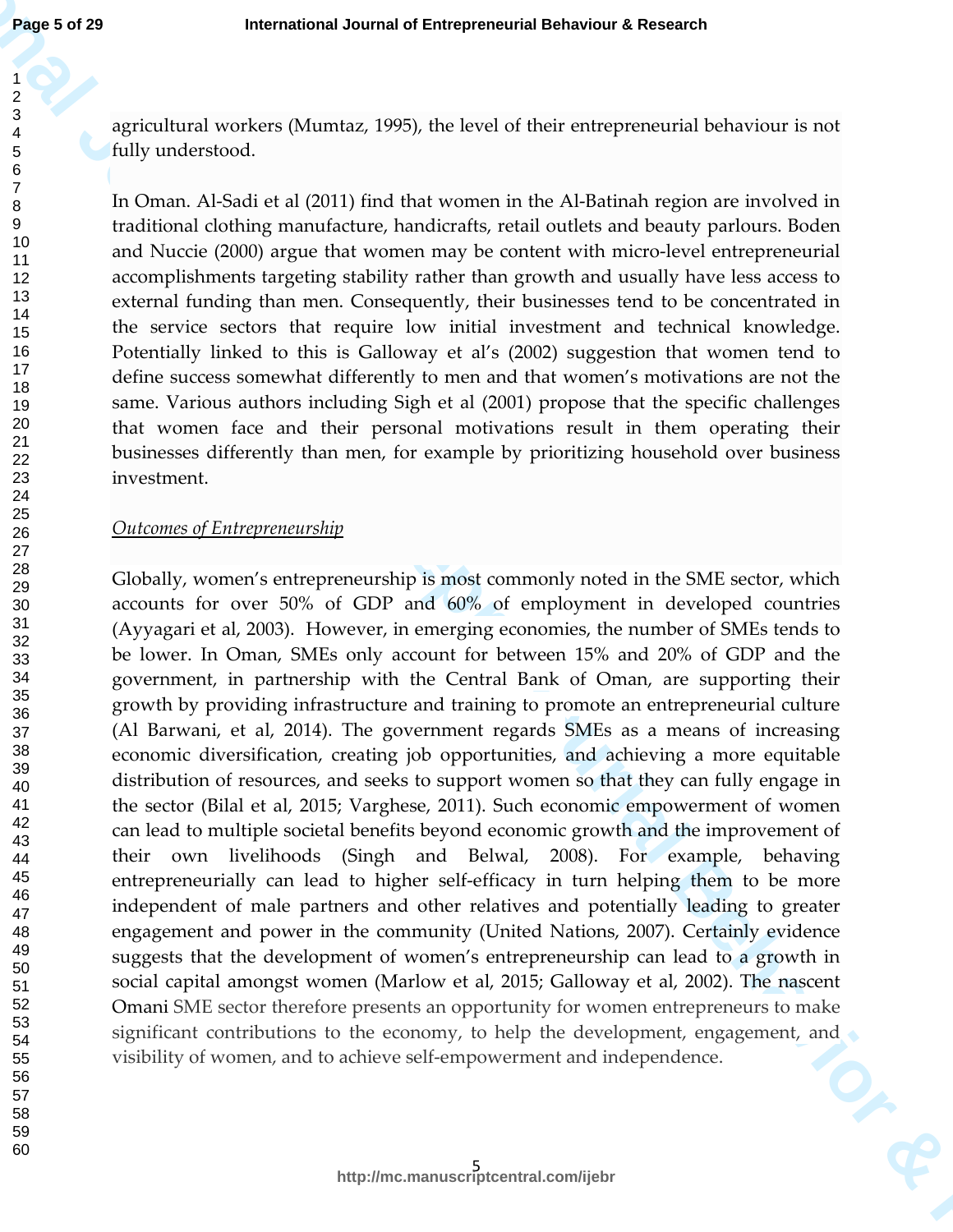### **The Omani Context**

Oman is less rich in hydrocarbons than its gulf neighbours and has focused on diversifying the economy away from petroleum dependency. The most recent five-year plan (2011-15) aims to develop key infrastructure including ports, railways and airports so that Oman can act as a major logistics hub (Oxford Business Group, 2016). Trade agreements with major Asian emerging economies provide growth opportunities for Omani companies and the government seeks to support this by promoting entrepreneurship.

In Oman, nearly half of the population live in the Muscat area and the Al-Batinah coastal plain northwest of the capital region. Around 200,000 people live in the Dhofar (southern) region, and nearly 30,000 people dwell in the remote Musandam Peninsula on the Strait of Hormuz (Figure 1). 78% of the population live in urban centres.

Insert fig 1 here

**International Journal of Entrepreneurial Behavior & Research<br>
<b>I The Omani** Context<br>
Cross is the respectively then the gali mapplement and base inverse of<br>
Cross is that Outside the international original periodic stat Women constitute 33 per cent of the Omani population (World Population Review 2016), and women's participation in higher education in Oman is around 58 per cent (Times of Oman, 2016). The number of Omani women working in ministerial and government offices, boards and specialized centres in the public sector (health, community, social, etc.) grew at a rate of 133 per cent, while the number of women Omani workers in the private sector increased by 163%. The women labour force participation rate was 29.3% (2014) while the unemployment rate of the women was 14.3% in 2015 (Oman Statistical Snapshot, 2016).

Although women are clearly becoming far more engaged in governance and industry in Oman, there is little empirical evidence on the challenges women face in order to participate and be successful in these arenas. Since women entrepreneurs represent a largely untapped human resource, this is an omission that deserves attention.

## **Methodology**

The research focus is on rural Omani women in Dhofar, the southern part of Oman once known as the "Land of Frankincense", an area dominated by a tribal ethnic population. Rural women entrepreneurs registered as business owners in the rural areas of Dhofar were targeted for the survey. Respondents were identified after consultations with the Regional Chambers of Commerce, and subsequently from referrals by those identified earlier (snowball sampling).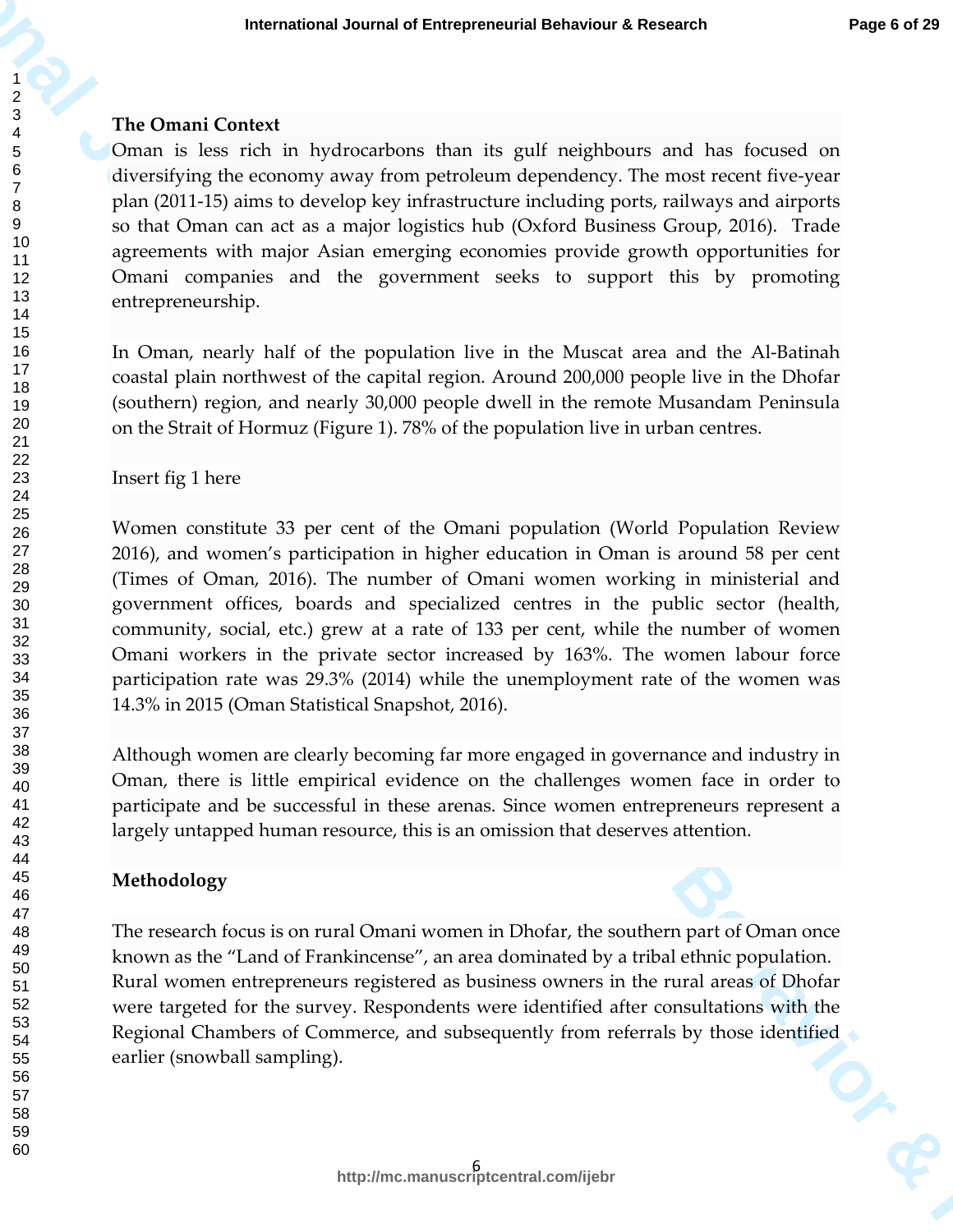**Page 7 of 23**<br> **International Journal of Entrepreneurial Behavior & Research<br>
16<br>
16<br>
17 The investigation was organized in Price stages and was conducted in both<br>aligned in the international of the second of the investi** The investigation was organized in three stages and was conducted in June 2016. It commenced with a pilot study of 10 women entrepreneurs. This checked the reliability and content of the questionnaire. The second stage involved administering an in-depth bilingual questionnaire in Arabic and English. The questionnaire incorporated openended and fixed-choice questions. The open-ended questions encouraged the participants to provide feedback and gather information not covered through the structured questions. A five-point Likert scale ranging from 1 (strongly disagree) to 5 (strongly agree) was adopted for the quantitative measures. This stage involved contact with rural women entrepreneurs by telephone in order to brief them on the purpose of the study and to request their participation. At this point a guarantee of anonymity was given because of possible social constraints. After making initial contact with 35 rural business women, three declined, three were unavailable and in two cases meetings were not logistically possible. The initial participants suggested the names of additional participants so that a total of 57 rural women entrepreneurs eventually participated in the study. All respondents were either owners or business partners in an enterprise. Data analysis was carried out once all the responses were received and recorded. Subjects of importance and the various issues collected through the views of the respondents were acknowledged, in accordance with the beliefs of grounded theory (Strauss and Corbin, 1997). The third stage of the investigation involved qualitative research in the form of face-to-face open-ended interviews with five of the respondents in the quantitative survey. Information gathered through the quantitative questionnaire helped to frame the structure of these interviews, which went on to inform the case studies. The aim was to achieve a descriptive multiple case study approach (Yin, 2004). This evidence–based practice approach (Given, 2006) generated more textured information regarding the barriers to women entrepreneurship.

#### **Results**

The results of the quantitative survey are tabulated and discussed as below.

Table 1 shows that most of the respondents were the sole proprietor of their enterprise.

| Variable   | Category            | Frequency | Percent |  |
|------------|---------------------|-----------|---------|--|
|            | Sole Proprietorship | 50        | 87.7    |  |
| Type       | Partnership         |           | 12.3    |  |
|            | Less than 12 months |           | 14.0    |  |
| Years Est. | 2-5 years           |           | 42.1    |  |

Table 1: Type of Company, Years of establishment and Age of the Women Entrepreneur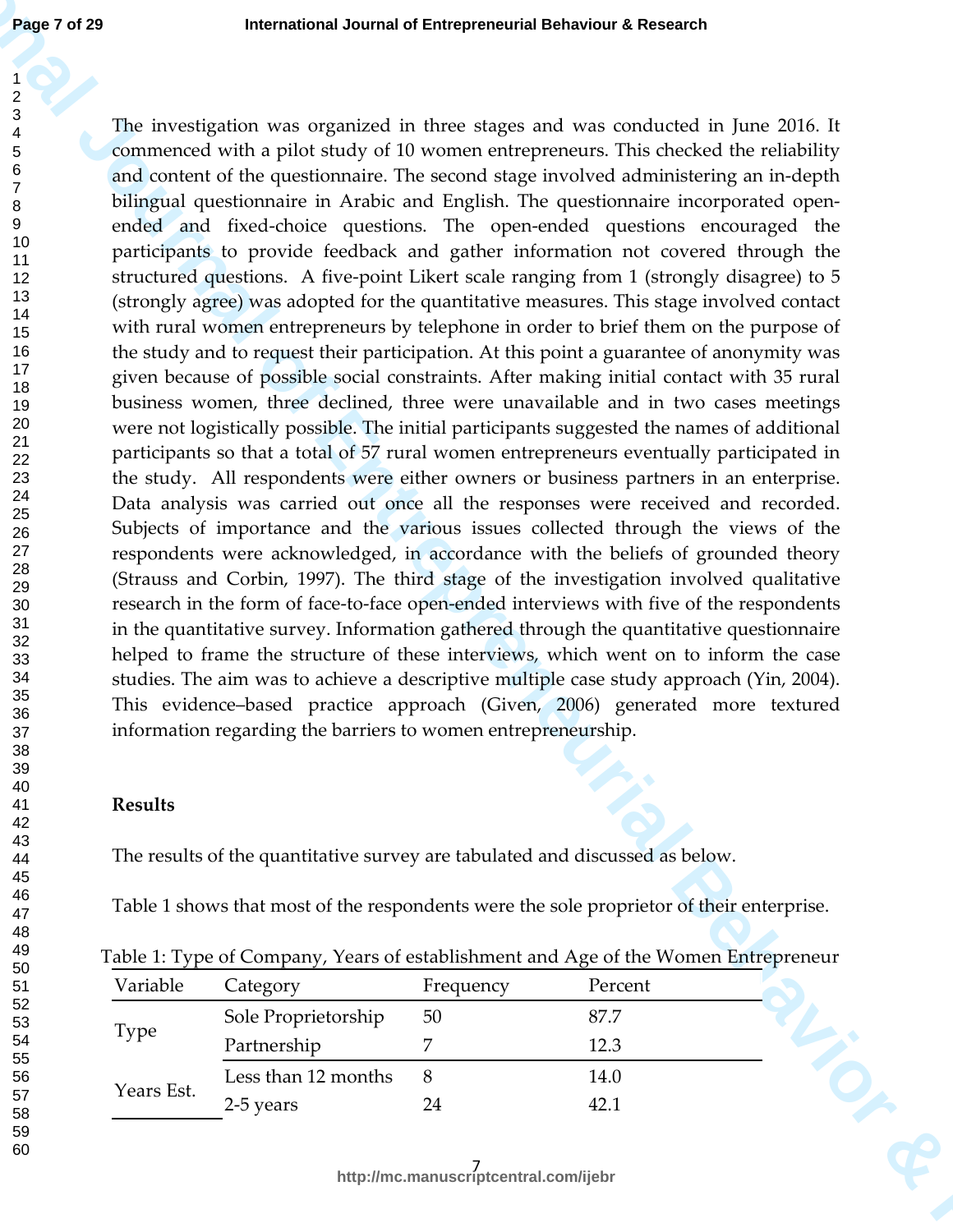|          | <b>Total</b>       | 57 | 100.0 |
|----------|--------------------|----|-------|
|          | 46years and above  | 17 | 29.8  |
| Your age | 36-45 years        | 19 | 33.3  |
|          | $26-35$ years      | 16 | 28.1  |
|          | $18-25$ years      | 5  | 8.8   |
|          | More than 10 years | 11 | 19.3  |
|          | $6-10$ years       | 14 | 24.6  |

|                   |                                                                                                                                                                                                                                                                                                                                                                                                                                                             |                | International Journal of Entrepreneurial Behaviour & Research |  |
|-------------------|-------------------------------------------------------------------------------------------------------------------------------------------------------------------------------------------------------------------------------------------------------------------------------------------------------------------------------------------------------------------------------------------------------------------------------------------------------------|----------------|---------------------------------------------------------------|--|
|                   |                                                                                                                                                                                                                                                                                                                                                                                                                                                             |                |                                                               |  |
|                   | 6-10 years                                                                                                                                                                                                                                                                                                                                                                                                                                                  | 14             | 24.6                                                          |  |
|                   | More than 10 years                                                                                                                                                                                                                                                                                                                                                                                                                                          | 11             | 19.3                                                          |  |
|                   | 18-25 years                                                                                                                                                                                                                                                                                                                                                                                                                                                 | 5              | 8.8                                                           |  |
|                   | 26-35 years                                                                                                                                                                                                                                                                                                                                                                                                                                                 | 16             | 28.1                                                          |  |
| Your age          | 36-45 years                                                                                                                                                                                                                                                                                                                                                                                                                                                 | 19             | 33.3                                                          |  |
|                   | 46years and above                                                                                                                                                                                                                                                                                                                                                                                                                                           | 17             | 29.8                                                          |  |
|                   | Total                                                                                                                                                                                                                                                                                                                                                                                                                                                       | 57             | 100.0                                                         |  |
|                   | than 10 years. Only 14% were established in the last year.                                                                                                                                                                                                                                                                                                                                                                                                  |                |                                                               |  |
|                   | The women entrepreneurs represented a range of age groups, but only 8.8% were<br>younger than 25. This is likely to be related to the high numbers of young women going<br>directly into higher education as Munawar Hameed explains,<br>'females usually enroll in higher education immediately after high school, rather than<br>boys, who sometimes want to work and better their financial conditions before heading<br>to college' (Oman Times, 2016). |                |                                                               |  |
| Variable          | Table 2: Marital status of rural women and education                                                                                                                                                                                                                                                                                                                                                                                                        |                | Percent                                                       |  |
|                   | Category<br>Unmarried                                                                                                                                                                                                                                                                                                                                                                                                                                       | Frequency<br>6 | 10.6                                                          |  |
|                   | Married                                                                                                                                                                                                                                                                                                                                                                                                                                                     | 41             | 71.9                                                          |  |
|                   | Divorced                                                                                                                                                                                                                                                                                                                                                                                                                                                    | 2              | 3.5                                                           |  |
|                   | Widowed                                                                                                                                                                                                                                                                                                                                                                                                                                                     | 8              | 14.0                                                          |  |
| Marital<br>Status | Below high school                                                                                                                                                                                                                                                                                                                                                                                                                                           | 25             | 43.9                                                          |  |
|                   | Diploma/senior                                                                                                                                                                                                                                                                                                                                                                                                                                              | 15             | 26.3                                                          |  |
|                   | secondary<br>Bachelor degree                                                                                                                                                                                                                                                                                                                                                                                                                                | 11             | 19.3                                                          |  |
|                   | Master/Ph.D.                                                                                                                                                                                                                                                                                                                                                                                                                                                | 2              | $3.5\,$                                                       |  |
| Education         | Vocational                                                                                                                                                                                                                                                                                                                                                                                                                                                  | 4              | 7.0                                                           |  |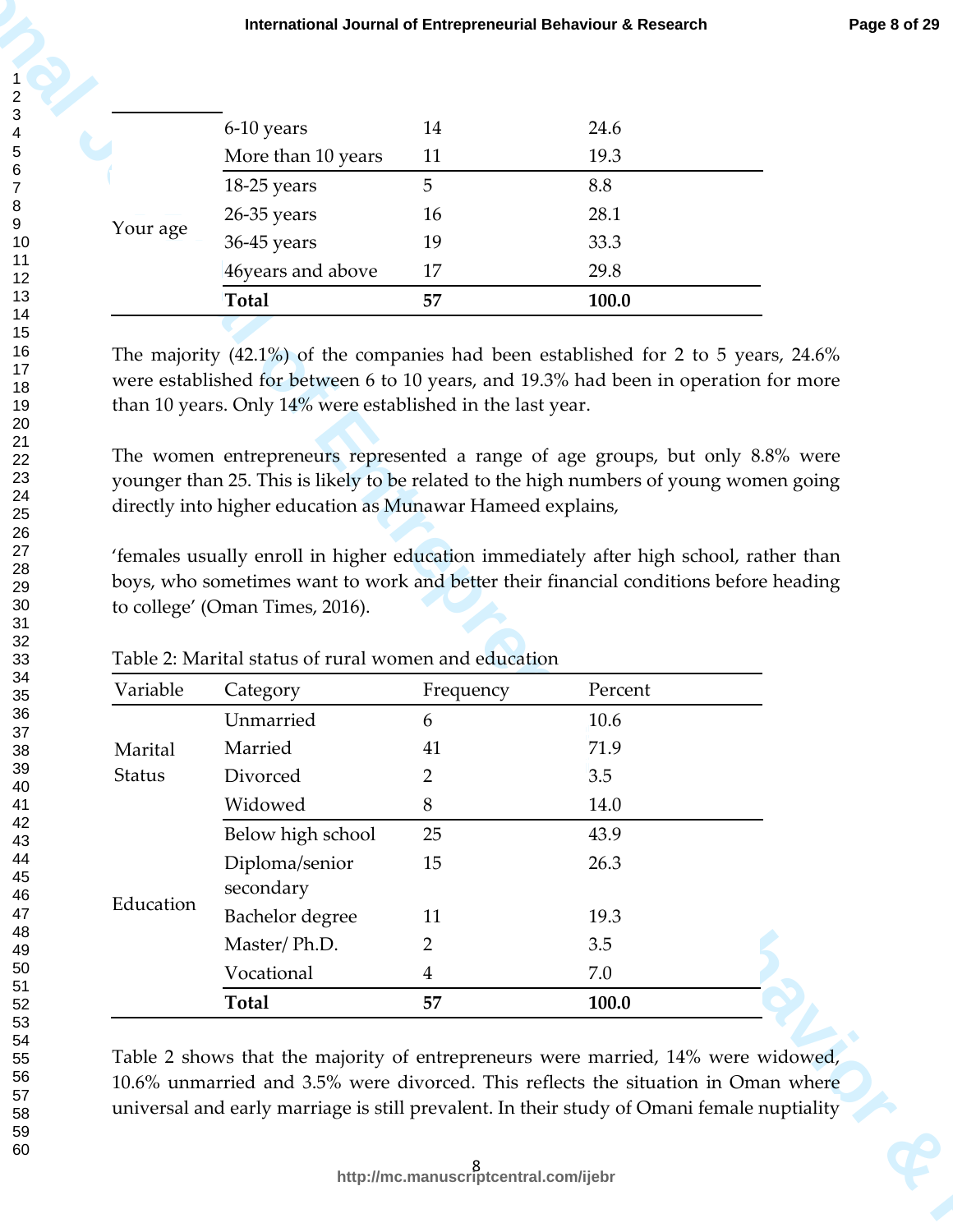| Page 9 of 29                                             |                                                                            |                | International Journal of Entrepreneurial Behaviour & Research |                                                                                                                                                                                                                                                                                                                                                                                                                                                                                                                                |
|----------------------------------------------------------|----------------------------------------------------------------------------|----------------|---------------------------------------------------------------|--------------------------------------------------------------------------------------------------------------------------------------------------------------------------------------------------------------------------------------------------------------------------------------------------------------------------------------------------------------------------------------------------------------------------------------------------------------------------------------------------------------------------------|
|                                                          |                                                                            |                |                                                               |                                                                                                                                                                                                                                                                                                                                                                                                                                                                                                                                |
|                                                          | higher levels of education, employment and urbanization.                   |                |                                                               | Islam et al (2013) found that 99.4% of women aged 50 and above had been married at<br>least once. 75% of married women aged 20–44 years were married by age 20, with the<br>average age for first marriages being 16. Female divorcees are still relatively rare,<br>accounting for less than 4%. The median age of marriage is now rising, and young<br>female Omanis are more likely to be first married in their early 20s, a trend linked to                                                                               |
| 12<br>13<br>14<br>15<br>16<br>17<br>18<br>19<br>20<br>22 | continue to be politically and economically marginalized in Omani society. |                |                                                               | More than 70% of women entrepreneurs were educated to a basic level but only 22.8%<br>of the respondents had a university degree. The literacy rates among women in Oman<br>are high with 96.8% and 93.6% of females enrolled at primary and secondary school<br>respectively (UNICEF, 2016). While female enrolment in higher education continues to<br>grow, Al Omairi and Amzat (2012) find that they faced difficulties accessing<br>opportunities in the workplace, and that despite their high levels of education women |
| 23<br>24                                                 | Table 3: Industry Sector                                                   |                |                                                               |                                                                                                                                                                                                                                                                                                                                                                                                                                                                                                                                |
| 25<br>$26\,$                                             | Field                                                                      | Frequency      | Percent                                                       |                                                                                                                                                                                                                                                                                                                                                                                                                                                                                                                                |
| 27<br>28<br>29                                           | Frankincense/<br>Aromas                                                    | Perfumes/15    | 26.3                                                          |                                                                                                                                                                                                                                                                                                                                                                                                                                                                                                                                |
| $30\,$                                                   | Apparel/Clothing                                                           | 12             | 21.1                                                          |                                                                                                                                                                                                                                                                                                                                                                                                                                                                                                                                |
|                                                          | Traditional/Handicrafts                                                    | 11             | 19.3                                                          |                                                                                                                                                                                                                                                                                                                                                                                                                                                                                                                                |
|                                                          | Wholesale & Retail                                                         | $\overline{4}$ | 7.0                                                           |                                                                                                                                                                                                                                                                                                                                                                                                                                                                                                                                |
|                                                          | Agriculture/Forestry/Fishing 3                                             |                | 5.3                                                           |                                                                                                                                                                                                                                                                                                                                                                                                                                                                                                                                |
|                                                          | Accommodation<br>&<br>Service                                              | Food 3         | 5.3                                                           |                                                                                                                                                                                                                                                                                                                                                                                                                                                                                                                                |
|                                                          | Health & Social Activities                                                 | 3              | 5.3                                                           |                                                                                                                                                                                                                                                                                                                                                                                                                                                                                                                                |
|                                                          | Construction                                                               | $\overline{2}$ | 3.5                                                           |                                                                                                                                                                                                                                                                                                                                                                                                                                                                                                                                |
|                                                          | Entertainment<br>Arts,<br>Recreation                                       | & 2            | 3.5                                                           |                                                                                                                                                                                                                                                                                                                                                                                                                                                                                                                                |
|                                                          | Education & Related                                                        |                | 1.8                                                           |                                                                                                                                                                                                                                                                                                                                                                                                                                                                                                                                |
|                                                          | Others                                                                     |                | 1.8                                                           |                                                                                                                                                                                                                                                                                                                                                                                                                                                                                                                                |
|                                                          | Total                                                                      | 57             | 100.0                                                         |                                                                                                                                                                                                                                                                                                                                                                                                                                                                                                                                |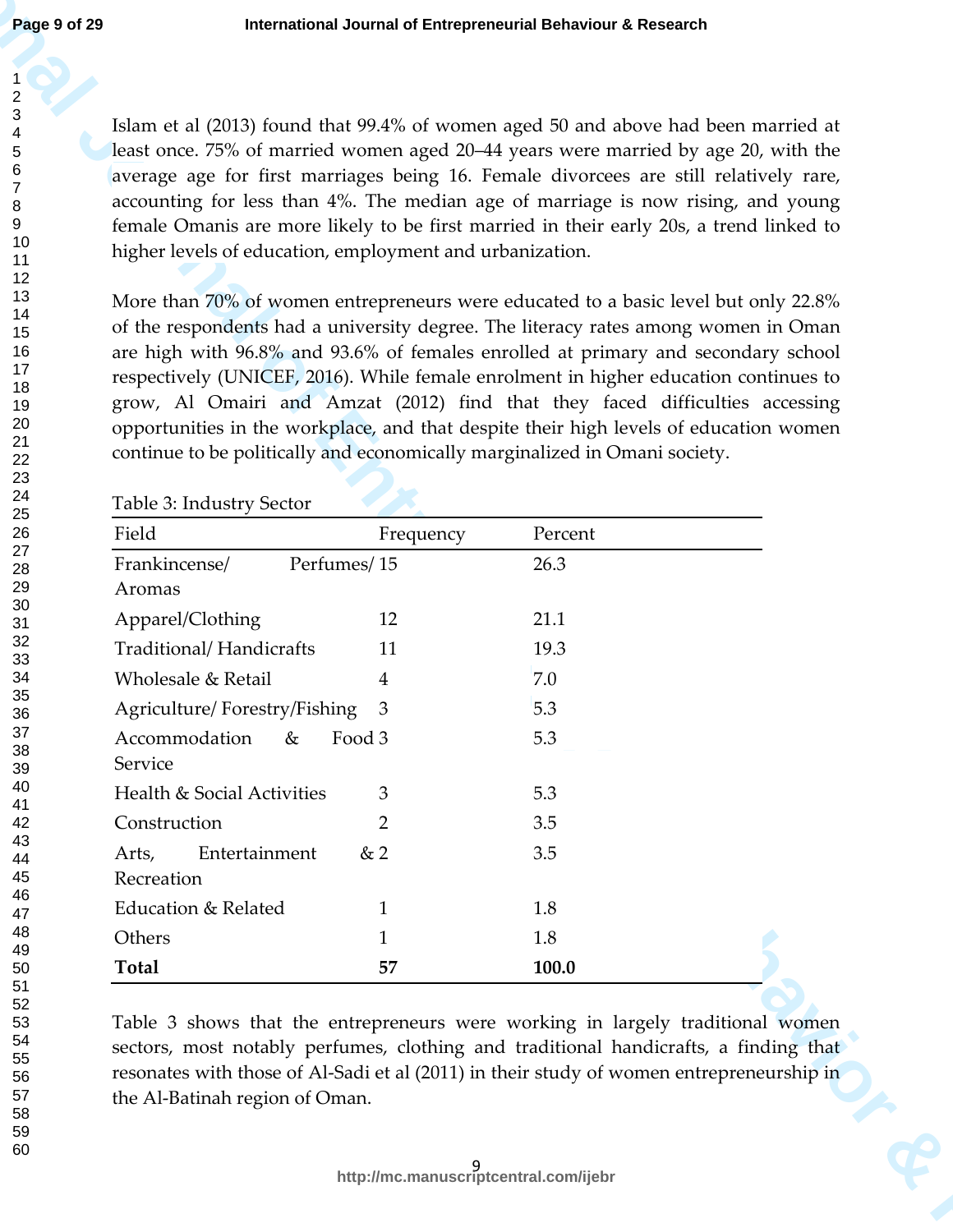| Variable  | Category                                                                 | Frequency | Percent |
|-----------|--------------------------------------------------------------------------|-----------|---------|
|           | Availability of financial resources                                      | 22        | 38.6    |
|           | Availability of time (family issues)                                     | 14        | 24.6    |
|           | Lack of information about the sector                                     | 6         | 10.5    |
| Obstacles | Acquiring credibility & trust from others                                | 6         | 10.5    |
|           | Acquiring self-confidence to bear the risk of 5<br>starting the business |           | 8.8     |
|           | Acquiring approval/support of the family 4<br>members                    |           | 7.0     |
|           | Total                                                                    | 57        | 100.0   |

#### Table 5: Importance of the issues in business to rural women

|               | Table 4: Obstacles during startup                                                                                                                                                                                                                                                                                                                                                                                                                                                                                             |           |              |              |
|---------------|-------------------------------------------------------------------------------------------------------------------------------------------------------------------------------------------------------------------------------------------------------------------------------------------------------------------------------------------------------------------------------------------------------------------------------------------------------------------------------------------------------------------------------|-----------|--------------|--------------|
| Variable      | Category                                                                                                                                                                                                                                                                                                                                                                                                                                                                                                                      | Frequency | Percent      |              |
|               | Availability of financial resources                                                                                                                                                                                                                                                                                                                                                                                                                                                                                           | 22        | 38.6         |              |
|               | Availability of time (family issues)                                                                                                                                                                                                                                                                                                                                                                                                                                                                                          | 14        | 24.6         |              |
|               | Lack of information about the sector                                                                                                                                                                                                                                                                                                                                                                                                                                                                                          | 6         | 10.5         |              |
| Obstacles     | Acquiring credibility & trust from others                                                                                                                                                                                                                                                                                                                                                                                                                                                                                     | 6         | 10.5         |              |
|               | Acquiring self-confidence to bear the risk of 5<br>starting the business                                                                                                                                                                                                                                                                                                                                                                                                                                                      |           | 8.8          |              |
|               | Acquiring approval/support of the family 4<br>members                                                                                                                                                                                                                                                                                                                                                                                                                                                                         |           | 7.0          |              |
|               | <b>Total</b>                                                                                                                                                                                                                                                                                                                                                                                                                                                                                                                  | 57        | 100.0        |              |
|               |                                                                                                                                                                                                                                                                                                                                                                                                                                                                                                                               |           |              |              |
| respectively. | Respondents were asked to select the most significant obstacles they faced during the<br>creation of their venture. Table 4 shows that this was the availability of financial<br>resources followed by balancing the time demands of work and family. 10.5% felt that<br>their lack of understanding about the sector was an issue. The same percentage<br>identified acquiring trust and support from others as a challenge. Lack of personal<br>confidence and acquiring approval from family were mentioned by 8.8% and 7% |           |              |              |
|               | Table 5: Importance of the issues in business to rural women                                                                                                                                                                                                                                                                                                                                                                                                                                                                  |           |              |              |
|               | Statement                                                                                                                                                                                                                                                                                                                                                                                                                                                                                                                     |           | Mean         | St.          |
|               | Access to capital for current business needs.                                                                                                                                                                                                                                                                                                                                                                                                                                                                                 |           | 4.12         | Dev<br>1.27  |
|               | Access to new markets for business expansion.                                                                                                                                                                                                                                                                                                                                                                                                                                                                                 |           | 4.11         | .994         |
|               | Keeping up with the new technology for business.                                                                                                                                                                                                                                                                                                                                                                                                                                                                              |           | 3.93         | 1.21         |
|               | Access to funds for longer-term growth.                                                                                                                                                                                                                                                                                                                                                                                                                                                                                       |           | 3.67         | 1.24         |
|               | Touch with a variety of suppliers to be competitive                                                                                                                                                                                                                                                                                                                                                                                                                                                                           |           | 3.67         | 1.12         |
|               | Flexibility in legal system & regulations which                                                                                                                                                                                                                                                                                                                                                                                                                                                                               |           | 3.49         | 1.33         |
|               | promotes business growth.                                                                                                                                                                                                                                                                                                                                                                                                                                                                                                     |           | 3.44         | 1.46         |
|               | Eradicating corruption among government officials<br>Working with social and cultural issues                                                                                                                                                                                                                                                                                                                                                                                                                                  |           | 3.40         | 1.43         |
|               | High cost of public utilities & services                                                                                                                                                                                                                                                                                                                                                                                                                                                                                      |           |              |              |
|               | (water, electricity, and telecom, etc.).                                                                                                                                                                                                                                                                                                                                                                                                                                                                                      |           | 3.32         | 1.12         |
|               | Access to property, land, business premises.                                                                                                                                                                                                                                                                                                                                                                                                                                                                                  |           | 3.25         | 1.34         |
|               | Training and technical support to acquire business<br>& technical skills.<br>Finding and keeping qualified employees.                                                                                                                                                                                                                                                                                                                                                                                                         |           | 3.18<br>2.77 | 1.50<br>1.47 |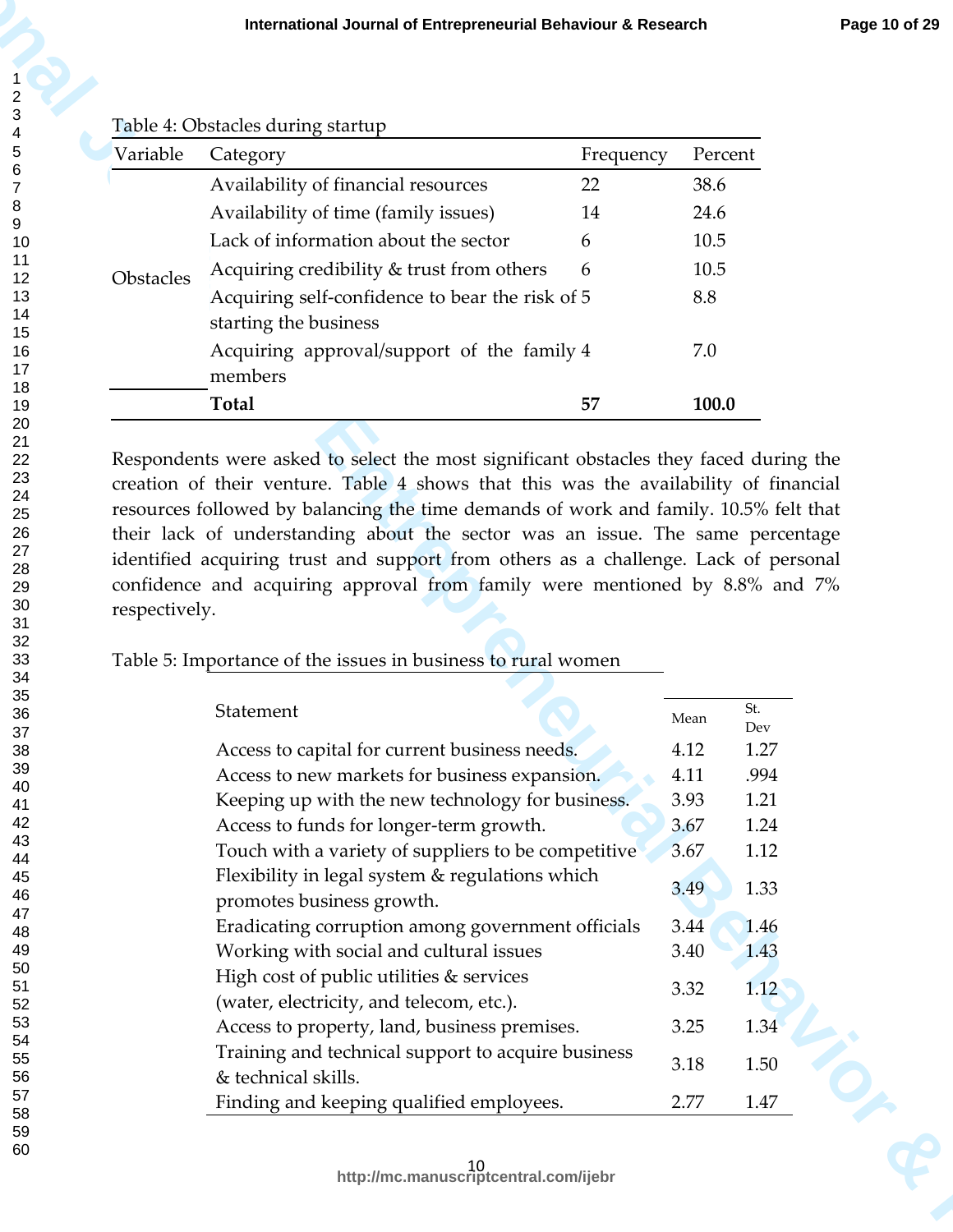| Page 11 of 29<br>International Journal of Entrepreneurial Behaviour & Research                                                                                                                                                                                                                                                                                                                                                                                                                                                                                                                                                                                                                                                                                                                                                                                                                                                                                                                                                                                                                                                                        |              |
|-------------------------------------------------------------------------------------------------------------------------------------------------------------------------------------------------------------------------------------------------------------------------------------------------------------------------------------------------------------------------------------------------------------------------------------------------------------------------------------------------------------------------------------------------------------------------------------------------------------------------------------------------------------------------------------------------------------------------------------------------------------------------------------------------------------------------------------------------------------------------------------------------------------------------------------------------------------------------------------------------------------------------------------------------------------------------------------------------------------------------------------------------------|--------------|
|                                                                                                                                                                                                                                                                                                                                                                                                                                                                                                                                                                                                                                                                                                                                                                                                                                                                                                                                                                                                                                                                                                                                                       |              |
|                                                                                                                                                                                                                                                                                                                                                                                                                                                                                                                                                                                                                                                                                                                                                                                                                                                                                                                                                                                                                                                                                                                                                       |              |
| Table 5 illustrates that the most important issue in business for rural women<br>entrepreneurs concerned access to capital for current business needs, followed by<br>getting information about new markets for business expansion. Access to technology,<br>funds for long term growth and access to suppliers were also mentioned as being<br>important. Interestingly the lowest scoring issue was finding and retaining employees.<br>This might suggest that a ready and willing workforce is evident, but it is more likely<br>that the nature and small size of the enterprises do not require a workforce outside the<br>immediate family or kinship group.                                                                                                                                                                                                                                                                                                                                                                                                                                                                                   |              |
|                                                                                                                                                                                                                                                                                                                                                                                                                                                                                                                                                                                                                                                                                                                                                                                                                                                                                                                                                                                                                                                                                                                                                       |              |
| Table 6: The biggest problems in business<br>Variable Category                                                                                                                                                                                                                                                                                                                                                                                                                                                                                                                                                                                                                                                                                                                                                                                                                                                                                                                                                                                                                                                                                        | Percent      |
| Short of funds for innovation                                                                                                                                                                                                                                                                                                                                                                                                                                                                                                                                                                                                                                                                                                                                                                                                                                                                                                                                                                                                                                                                                                                         |              |
| Lack of innovative ideas                                                                                                                                                                                                                                                                                                                                                                                                                                                                                                                                                                                                                                                                                                                                                                                                                                                                                                                                                                                                                                                                                                                              | 20.5<br>17.5 |
| Business level (small/big)                                                                                                                                                                                                                                                                                                                                                                                                                                                                                                                                                                                                                                                                                                                                                                                                                                                                                                                                                                                                                                                                                                                            | 17.5         |
| Limited access to supportive resources                                                                                                                                                                                                                                                                                                                                                                                                                                                                                                                                                                                                                                                                                                                                                                                                                                                                                                                                                                                                                                                                                                                | 14.0         |
| Government laws & regulations                                                                                                                                                                                                                                                                                                                                                                                                                                                                                                                                                                                                                                                                                                                                                                                                                                                                                                                                                                                                                                                                                                                         | 10.5         |
| Adapting with cultural/family concerns                                                                                                                                                                                                                                                                                                                                                                                                                                                                                                                                                                                                                                                                                                                                                                                                                                                                                                                                                                                                                                                                                                                | 10.5         |
| Shortage of expertise among the workers                                                                                                                                                                                                                                                                                                                                                                                                                                                                                                                                                                                                                                                                                                                                                                                                                                                                                                                                                                                                                                                                                                               | 5.8          |
| Adverse business location                                                                                                                                                                                                                                                                                                                                                                                                                                                                                                                                                                                                                                                                                                                                                                                                                                                                                                                                                                                                                                                                                                                             | 3.5          |
| <b>Total</b>                                                                                                                                                                                                                                                                                                                                                                                                                                                                                                                                                                                                                                                                                                                                                                                                                                                                                                                                                                                                                                                                                                                                          | 100.0        |
| problem was. Table 6 shows that it is the lack of funds for innovation, followed by the<br>small size of the business and a lack of innovative ideas. Shortage of skilled workers is a<br>minor issue, and is likely to be due to the small size and predominantly sole<br>proprietorship of the enterprises and the relatively low skills required to<br>produce/deliver goods and/or services within the traditionally female dominated sector.<br>In two of the case studies (see below) access to expert workers is an issue, but this only<br>seems to be problematic once businesses expand beyond their initial local scope. The<br>rurality of their businesses was not seen as a major problem, and this may well relate to<br>the local small-scale of the enterprises.<br>In 1987, El-Namaki and Gerritson identified seven barriers to women entrepreneurs in<br>Asia and Africa, and the findings illustrated in the above tables suggest that Omani<br>women still suffer significantly from five of these. Lack of access to finance is a barrier<br>of infrastructure and suggests that the government's support for entrepreneurship |              |
| needs to be more tailored to rural women. Access to initial start-up finance is an issue,                                                                                                                                                                                                                                                                                                                                                                                                                                                                                                                                                                                                                                                                                                                                                                                                                                                                                                                                                                                                                                                             |              |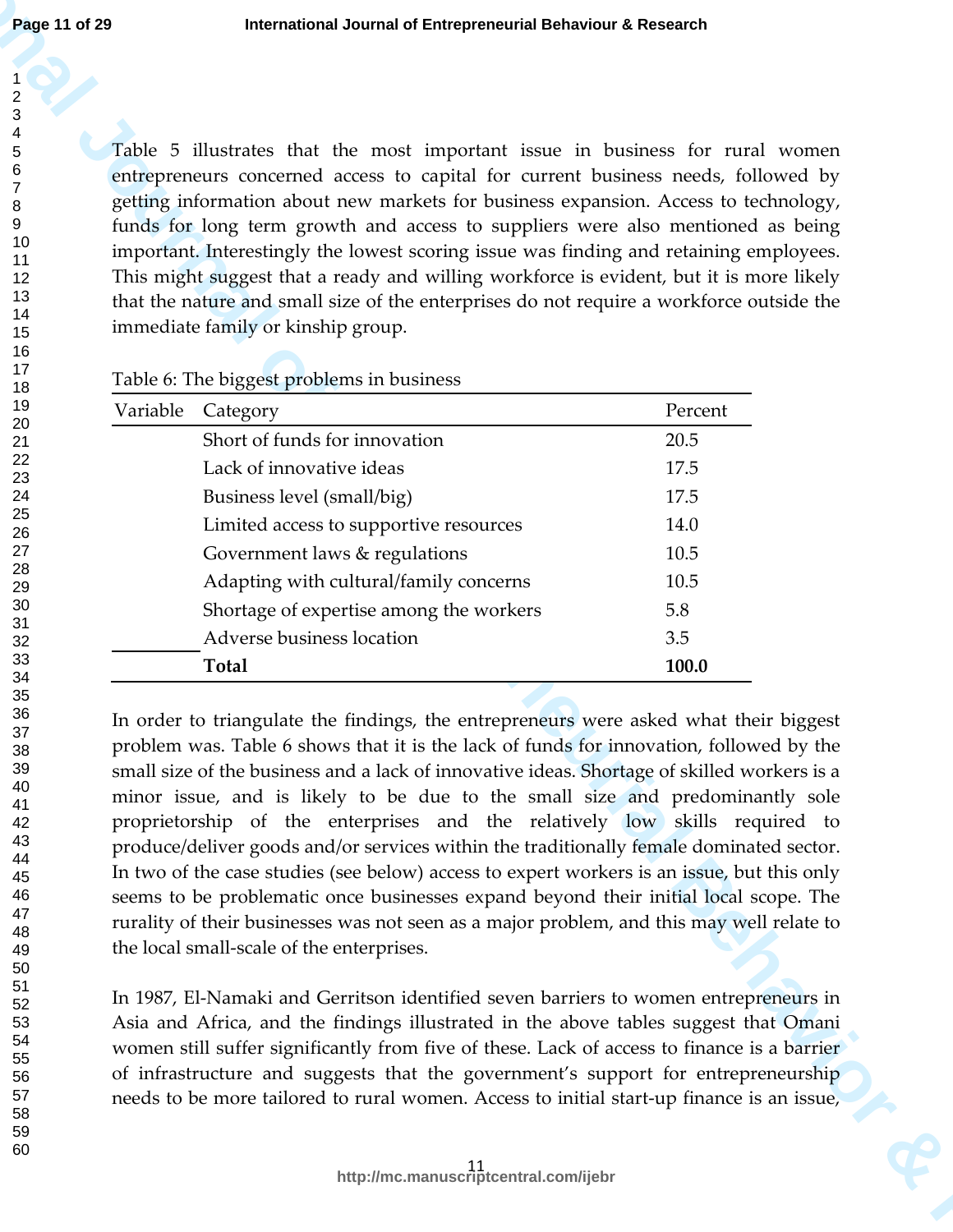|          | International Journal of Entrepreneurial Behaviour & Research                                                                                                                                                                                                                                                                                                                                                                                                                                                                                                                                                                                                                                                                                                                                                                                                                                                                                                                                                                                                                                                                                                                                                                                                                                                                                                                                                                                                                                                                 |             | Page 12 of 29 |
|----------|-------------------------------------------------------------------------------------------------------------------------------------------------------------------------------------------------------------------------------------------------------------------------------------------------------------------------------------------------------------------------------------------------------------------------------------------------------------------------------------------------------------------------------------------------------------------------------------------------------------------------------------------------------------------------------------------------------------------------------------------------------------------------------------------------------------------------------------------------------------------------------------------------------------------------------------------------------------------------------------------------------------------------------------------------------------------------------------------------------------------------------------------------------------------------------------------------------------------------------------------------------------------------------------------------------------------------------------------------------------------------------------------------------------------------------------------------------------------------------------------------------------------------------|-------------|---------------|
|          |                                                                                                                                                                                                                                                                                                                                                                                                                                                                                                                                                                                                                                                                                                                                                                                                                                                                                                                                                                                                                                                                                                                                                                                                                                                                                                                                                                                                                                                                                                                               |             |               |
|          | but securing funds for long term growth and for innovation is also problematic. The<br>lack of time and the impact their enterprises have on family roles, together with issues<br>of family approval constitute social and cultural barriers, although interestingly the<br>respondents did not articulate them in that way. Professional barriers were exemplified<br>by their limited understanding of the SME sectors within which they operated, and<br>educational barriers related to their limited access to training resources and the impacts<br>of this, given the necessity of keeping updated with new technology. The reported lack<br>of personal confidence, and difficulties in gaining access to appropriate contacts,<br>demonstrate that the entrepreneurs also experienced behavioural constraints. However,<br>the women did not have concerns regarding their own leadership abilities or other<br>'barriers of role'. The remaining challenge, legal barriers, did not specifically arise in<br>this study, although arguably discriminatory issues may well be fundamental to some<br>of the other barriers faced by women. These findings confirm those of Al-Sadi et al<br>(2011), who found that access to finance, technology, industrial support and training<br>were problematic, largely because of societal and cultural issues. They also relate to the<br>broader findings of Naidu and Chand (2017) who conclude that gender inequality is a<br>major barrier to women's success in SMEs. |             |               |
|          |                                                                                                                                                                                                                                                                                                                                                                                                                                                                                                                                                                                                                                                                                                                                                                                                                                                                                                                                                                                                                                                                                                                                                                                                                                                                                                                                                                                                                                                                                                                               |             |               |
| Variable | Table 7: Support for small businesses<br>Category                                                                                                                                                                                                                                                                                                                                                                                                                                                                                                                                                                                                                                                                                                                                                                                                                                                                                                                                                                                                                                                                                                                                                                                                                                                                                                                                                                                                                                                                             | Percent     |               |
| Support  | Endow with the required skills/ training for new $\&$ 15.7<br>prospective entrepreneurs<br>Set up of unique loan or venture funds to encourage $_{13.4}$<br>innovation<br>Provide specialized business skills/training for growth-<br>12.2<br>oriented or innovative businesses<br>Reduce the registration formalities & start a new business<br>Decrease the minimum requisites to open a business<br>Relaxing the process to register and transfer ownership of $9.3$<br>property<br>Amendment in the employment laws to enhance flexibility for $_{8.1}$<br>hiring and replacing employees<br>Strong intellectual property protection for innovative $7.6$                                                                                                                                                                                                                                                                                                                                                                                                                                                                                                                                                                                                                                                                                                                                                                                                                                                                 | 11.7<br>9.9 |               |
|          |                                                                                                                                                                                                                                                                                                                                                                                                                                                                                                                                                                                                                                                                                                                                                                                                                                                                                                                                                                                                                                                                                                                                                                                                                                                                                                                                                                                                                                                                                                                               |             |               |
|          | businesses<br>Establish an advisory board or<br>govt.<br>panel<br>for $6.4$<br>entrepreneurship and innovation<br>Align tax policies to encourage new business & innovation                                                                                                                                                                                                                                                                                                                                                                                                                                                                                                                                                                                                                                                                                                                                                                                                                                                                                                                                                                                                                                                                                                                                                                                                                                                                                                                                                   | 5.2         |               |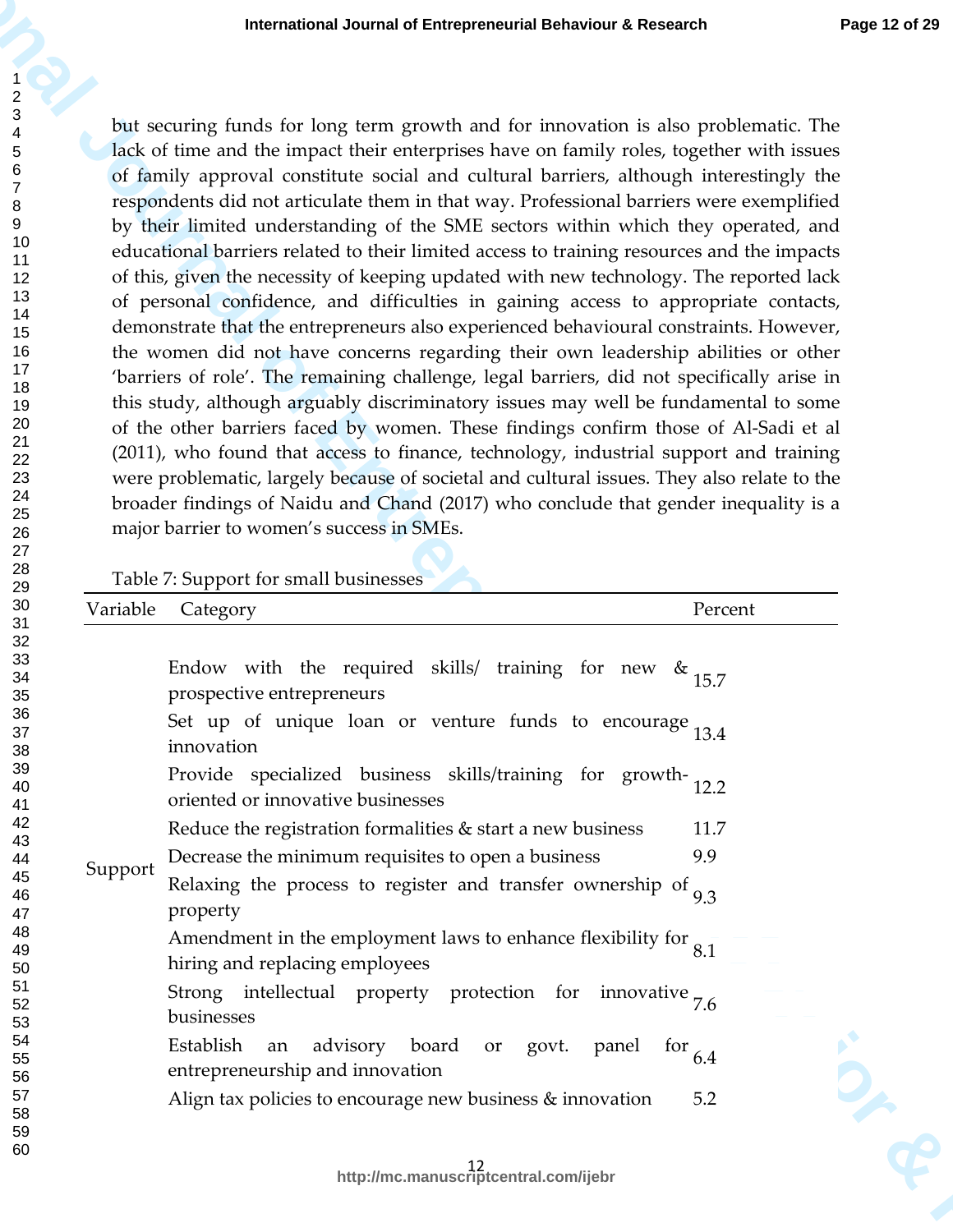**Total 100.0**

Respondents were asked to identify the most important support that could help their businesses (Table 7). Skills based training at the time of starting the enterprise, special loans set up to support innovations in rural businesses were the most frequently identified initiatives and specialized sector based training for growth oriented and innovative businesses was also identified as important support measures. Although the Omani government has established various programmes to support the development of the SME sector, (Al Barwani et al, 2014) it seems that there is a need for greater understanding of how women can access and benefit from this support, particularly those living in rural regions.

Qualitative Case Studies

Five of the original respondents were interviewed generating five case studies presented in Table 8. All names are pseudonyms.

#### **Table 8 Case Studies**

#### **Case 1 Sarah. Sports and Recreation**

In 2003 Sarah established a company providing family focused sports and recreational facilities. It covers an area of 1700msq and offers a football pitch, two swimming pools, room hire and a kitchen.

**Page 13 of 28**<br> **International Journal of Entrepreneurial Behavior & Research<br>
<b>International of Equational Science (16 of Fig. 2014)**<br> **International of Equational Science (16 of Fig. 2014)**<br> **International of Equationa** The initiative resulted from the combined passions of Sarah and her husband, who supported her from the beginning. Sarah's husband was a keen lover of football and she herself was fond of swimming. Motivated by her education in health management and realizing the absence of any recreation facility for families in the rural area, Sarah identified an opportunity to generate an additional source of income. The venture had two phases of development. The first created a football pitch on land previously owned by the government. It took six months to develop the pitch as problems, including a lack of available workers and a delay in the import of grass from China hindered progress. The pitch started generating income in the form of hourly rental and later local football teams hired the ground on a monthly basis. The second phase, funded from profits from the rentals and support from local associations, started a year later with the construction of two swimming pools. The unavailability of professional pool construction workers resulted in delays and additional costs. Advertising and promotion, using social media, especially WhatsApp, the preferred app amongst Omanis, started early before the completion of the project. Upon completion, there was an unexpected rush of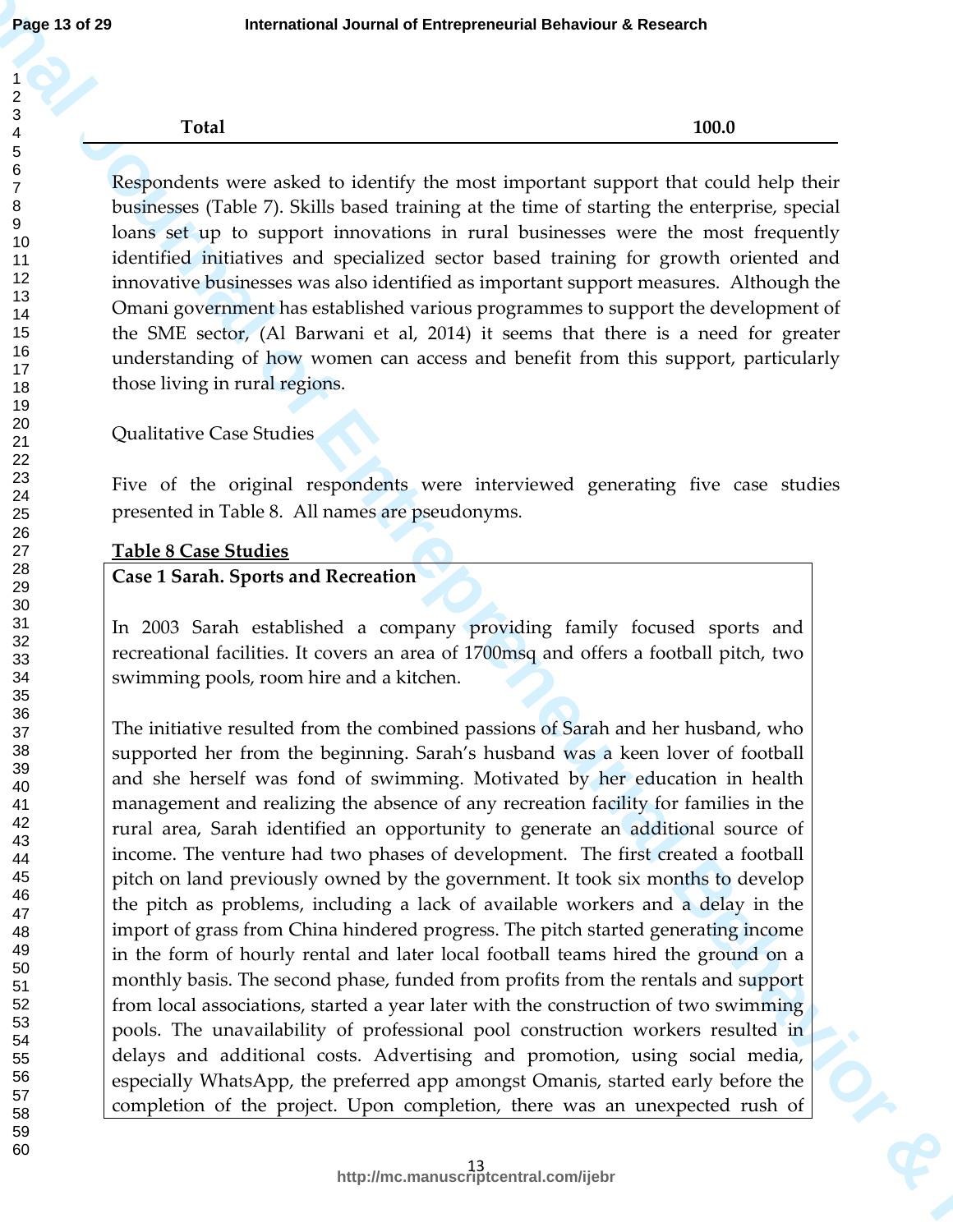customers from Taqah, Salalah, Mirbat and other adjoining rural areas of Dhofar region. Monthly income ranges roughly from R.O.1500 to R.O.2000 and sometimes up to R.O.3,000. New activities (children's games and bicycle races) are added to the existing portfolio to provide additional customer experiences, and during the winter the pools are heated. A large Jacuzzi is being developed and a planning application for the development of an additional 1000msq of land has been approved.

**International Journal of Entrepreneurial Behavior & Research**<br> **International of Entrepreneurial Behavior & Research**<br> **International of Entrepreneurial Behavior Scheme and Associations of the Context<br>
<b>International of E** Sarah offers free services and swimming sessions to disabled children. She promotes women engagement and empowerment by offering free sessions for girls in cooperation with the General Directorate of Sports Affairs in Salalah, which advocates health awareness among women. Sarah encourages young rural women to adopt entrepreneurship, and not to give up in the face of obstacles. She urges them to read success stories of entrepreneurs who have survived and prospered despite tough experiences. She believes the government should facilitate loans and financial support through the Al-Rafd fund for young Omani people so that startup ventures aren't restricted because of financial constraints. Sarah believes that a business idea should be unique, innovative and dynamic and should attract customers because of its exclusivity. Sarah experienced difficulties accessing financial support and felt her lack of experience disadvantaged her. She mentioned various socio-cultural barriers, such as a lack of encouragement from family and friends and a gender bias towards her from the community, but said

*"Business is not easy and requires patience, boldness & self-confidence and willpower to overcome hiccups and obstacles during the journey".*

## **Case 2, Sheikha, Apparel**

Sheikha owns a traditional Omani apparel business based in the mountain areas of Dhofar region. She manufactures and sells the products from her home, targeting both genders. Capitalizing on her stitching and weaving skills and seeking avenues for an additional income to manage a big family, Sheikha was prompted to start the venture in 2009 as a sole owner/employee. Due to the small nature of her venture she does not need to be registered in the commercial register. Her products are unbranded and traditional and she has a customary name in the market as *"Umm Said".* She received a supportive fund of R.O.500 from the government to set up her venture but initially experienced difficulties in the promotion of her goods and finding customers. In 2012 Sheikha started to use social media (Instagram, WhatsApp, Facebook) to promote her business and target new customers. This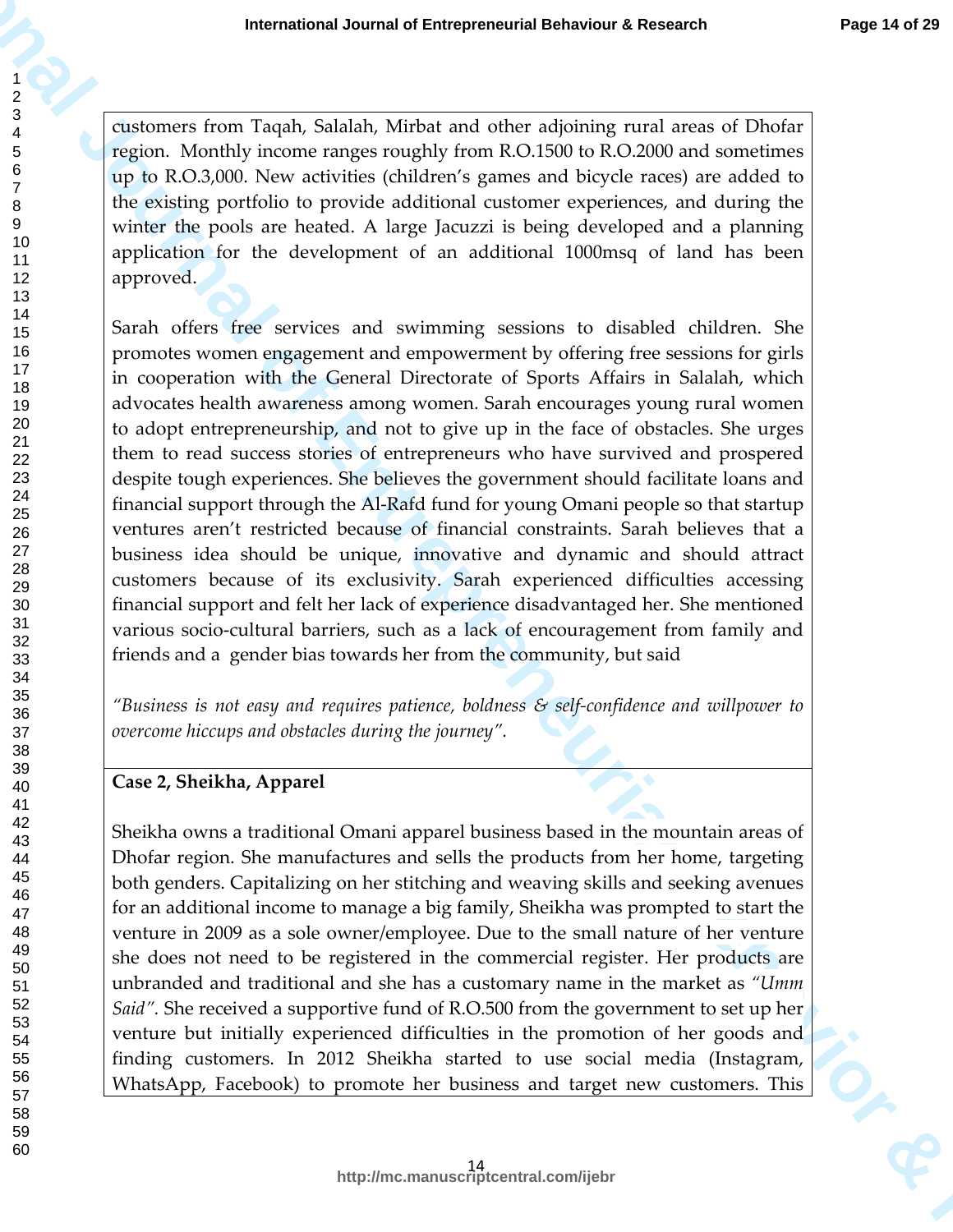**Page 15 of 28**<br> **International Journal of Entrepreneurial Behavior & Research**<br> **I** consider the state of the state of the state of the state of the state of the state of performance is<br> **I** consider the state of the sta resulted in a significant increase in the number of customers and led to her participating in exhibitions and traditional crafts fairs. Sheikha said that although many women think that starting a business venture after getting married is difficult, in her case it was her family who supported and motivated her to succeed. She said that although the cultural norms for women entrepreneurship in rural areas of Oman are difficult they can be managed by careful planning. She found that product innovation was a significant barrier as the local tastes are shifting from traditional dress to a more western style or a mix of the two. Because she has not had a professional fashion education she sometimes finds it difficult to create new designs, and can struggle to manage orders. She thinks recent technological innovations provide many opportunities for women rural entrepreneurs as they facilitate small scale home based businesses. She believes that such opportunities will generate additional family income leading to better lives in the rural areas of Oman.

### **Case 3, Hyat, Beauty Treatments**

Hayat graduated in business from a government college and owns a beauty salon. Hayat started her business venture in her own home, focusing on hairdressing and hair treatments. After three years she had generated a significant customer base and enough profit to set up a modern beauty enhancement centre using a combination of her own funds and financial assistance from the government. She employs two women beauticians and a helper. Hayat does very well during the traditional wedding season from July to October. Demand for bridal makeup is overwhelming during these months and often leads to advanced bookings, but in the off season demand drops drastically.

Hayat cited a shortage of skilled professionals which cause problems in the busy months. She aims to diversify her salon into a regional beauty clinic as many women from rural areas travel to Muscat or abroad for many beauty treatments.

Initially she experienced resistance from family elders, but over time she convinced the whole family that the business venture was important for improving their livelihoods. She is supportive of the government's initiative to promote entrepreneurship through the Al-Raffd fund created in 2013 and called for a similar fund dedicated to rural entrepreneurs.

### **Case 4, Salma, Catering**

Salma comes from a rich family in the Dhofar region and has an undergraduate qualification in business. She spotted the opportunity for her venture when she noted the growing acceptability of fast food among every class of Omani society.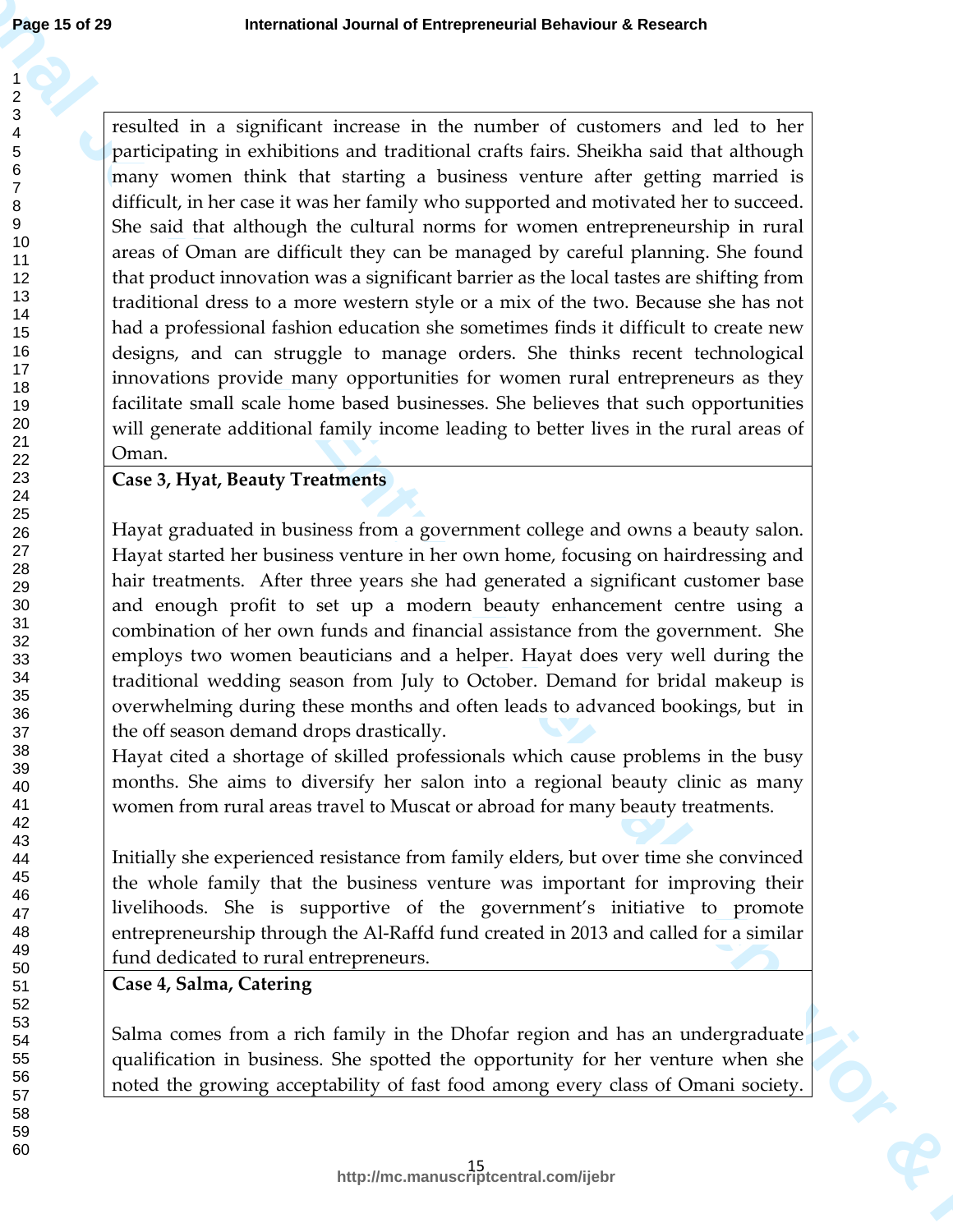**International Journal of Entrepreneurial Behavior & Research**<br> **I** Collideral general of the collideral and bet but<br>another specified and look Neuring collideral of the collideral of the<br>
collideral of the collideral of t Utilizing her interest in cooking and her business knowledge, she started her online entrepreneurial venture by selling fast food through social media tools. Yummy Snacks are marketed through WhatsApp and SnapChat, both popular social media among the Omani people. She also used conventional printed posters displayed in local areas. Her e-menu included a variety of local cuisines popular among Omani people. Salma attracted a good customer base and generated respectable profits. With some financial assistance from the government she diversified and established a sea-side restaurant in the Taqah area, adding Lebanese and Turkish dishes along with local Omani food in order to develop customer choice and to make her enterprise attractive and appealing to a wider range of customers. Initially she struggled to recruit local chefs with broader catering specialties as chefs with such knowledge and experience were in high demand and demanded high salaries that Salma couldn't afford. The seasonality of her venture exacerbated the situation. She also experienced problems because of the lack of skilled kitchen appliance engineers. When there were technical problems she had to call in experts from Salalah and in some cases from Muscat resulting in many days lost because of delays getting equipment repaired.

Salma advocated government funded training centres in rural areas so that a hub for skilled personnel could be developed, creating a sustainable labour market that would support and enhance local business enterprises.

**Case 5, Jamila, Tourism**

Jamila is a widow who inherited land and a substantial amount of money after her husband's death. In her mid-forties with three children, she needed a source of income for her family's survival. She will not re-marry due to unpleasant childhood experiences arising from her father's multiple marriages and wanted to be do something for herself. Using a combination of her own resources and some financial assistance from government that her brother helped her to access she launched a small tourist resort targeting seasonal tourists in the Dhofar region during the Khareef monsoon festival. Initially she experienced strong persistent resistance from her in-laws as they tried to insist that a second marriage would be better for her and her children. She is now in the fourth year of operation and is very satisfied with the generated income, but complains of the low customer numbers outside of the prime season period saying:

*"we are highly dependent on the two months of July and August of the Khareef season for the survival of the business for the whole year, if the Monsoon is strong the season is very good and profits are very good from which we manage our off season properly but if the*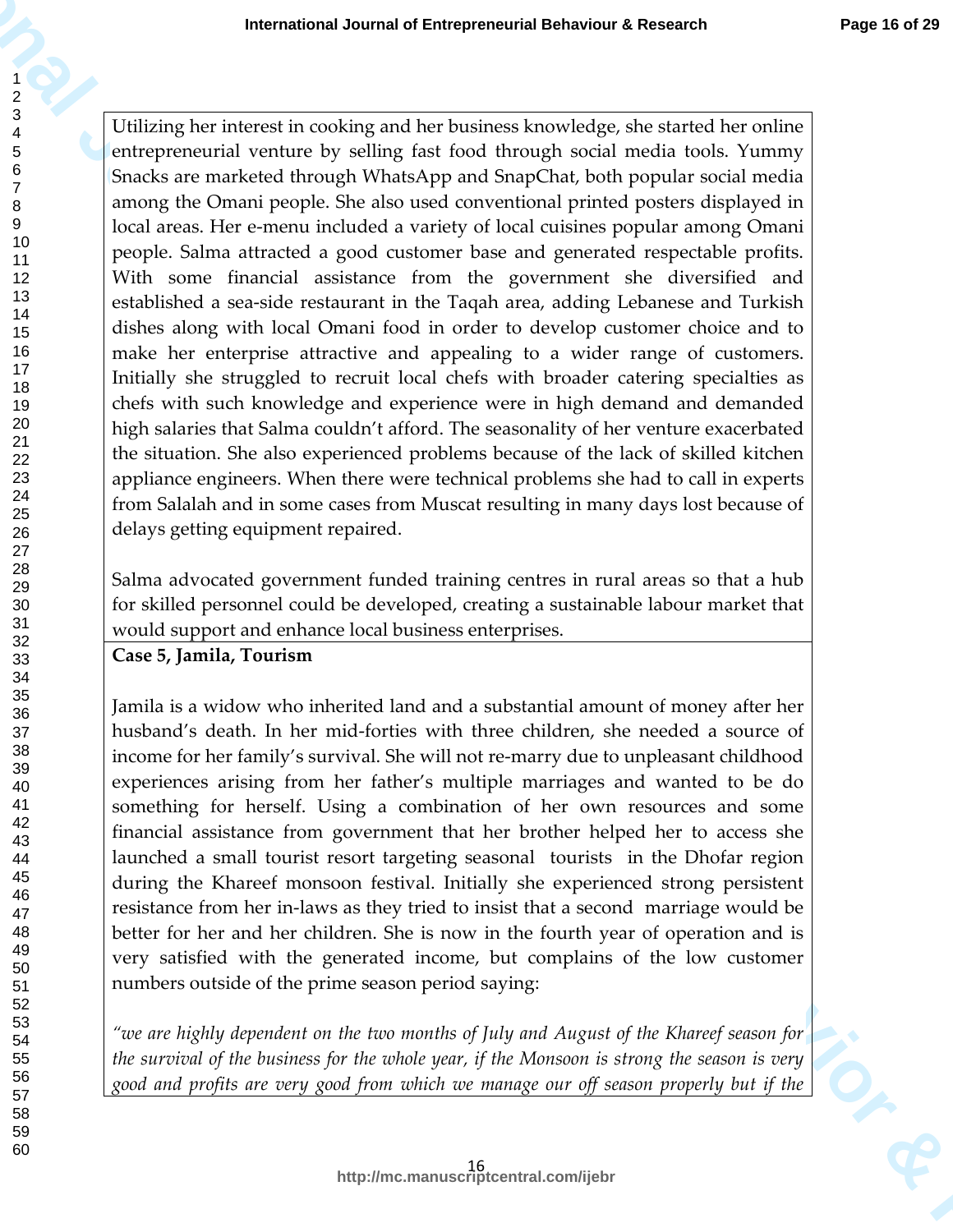*season is low due to weak Monsoon, the customer show is low and the rents very nominal and ultimately, the business goes into loss as there is no major source of income other than Khareef!".*

Since her resort is in a mountainous rural area local people only visit at weekends and most of the year low occupancy results in high service/maintenance costs. She identifies the need for a twin business concept that would add value such as a health club, business resort, or children's play centre, so that a broader customer base can be achieved.

## **Discussion**

The results of both the quantitative and qualitative studies are now considered under Wenneker and Thurik's (1999) three themes discussed earlier.

## Conditions Leading to Entrepreneurship (culture and incentives)

**Page 17 of 28**<br> **International Journal of Entrepreneurial Behavior & Research<br>
2<br>
<b>Example:**<br> **International Memory, the conjunct since as low right wave of the rest of the second<br>
of the control of the second stress of** The respondents were aged over 25 and married, with limited education. These are not the conventional character traits of entrepreneurs found in other societies around the world. The self-reporting on risk appetite suggested that most respondents were risk averse, again a characteristic incompatible with widely held beliefs concerning the nature of entrepreneurs. This may suggest that there are additional incentives for these women to engage in business, so that they become 'unlikely' entrepreneurs. Three of the case study women may have acted entrepreneurially as a necessity, in order to diversify and increase family income, but the others demonstrate traditional entrepreneurial behavior by spotting an opportunity or gap in the market, and acting on it.

Incentives and support from government were difficult to find, with most respondents identifying access to capital as key issues. The importance of government finance is consistent with the findings of Pages and Markley (2004), who report that lack of government support was a main limitation in evolving entrepreneurship in North Carolina rural areas.

Women rural entrepreneurs experienced difficulties in developing new ventures that could contribute to the socio-economic development of the region because of lack of funds. Reluctance by financial institutions to lend money to rural women entrepreneurs acts as a barrier to new venture creation, a common theme in the literature. For example, Sidhu and Kaur, (2006) find that this had a major impact on the entrepreneurial activities of Indian rural women and despite evidence that woman's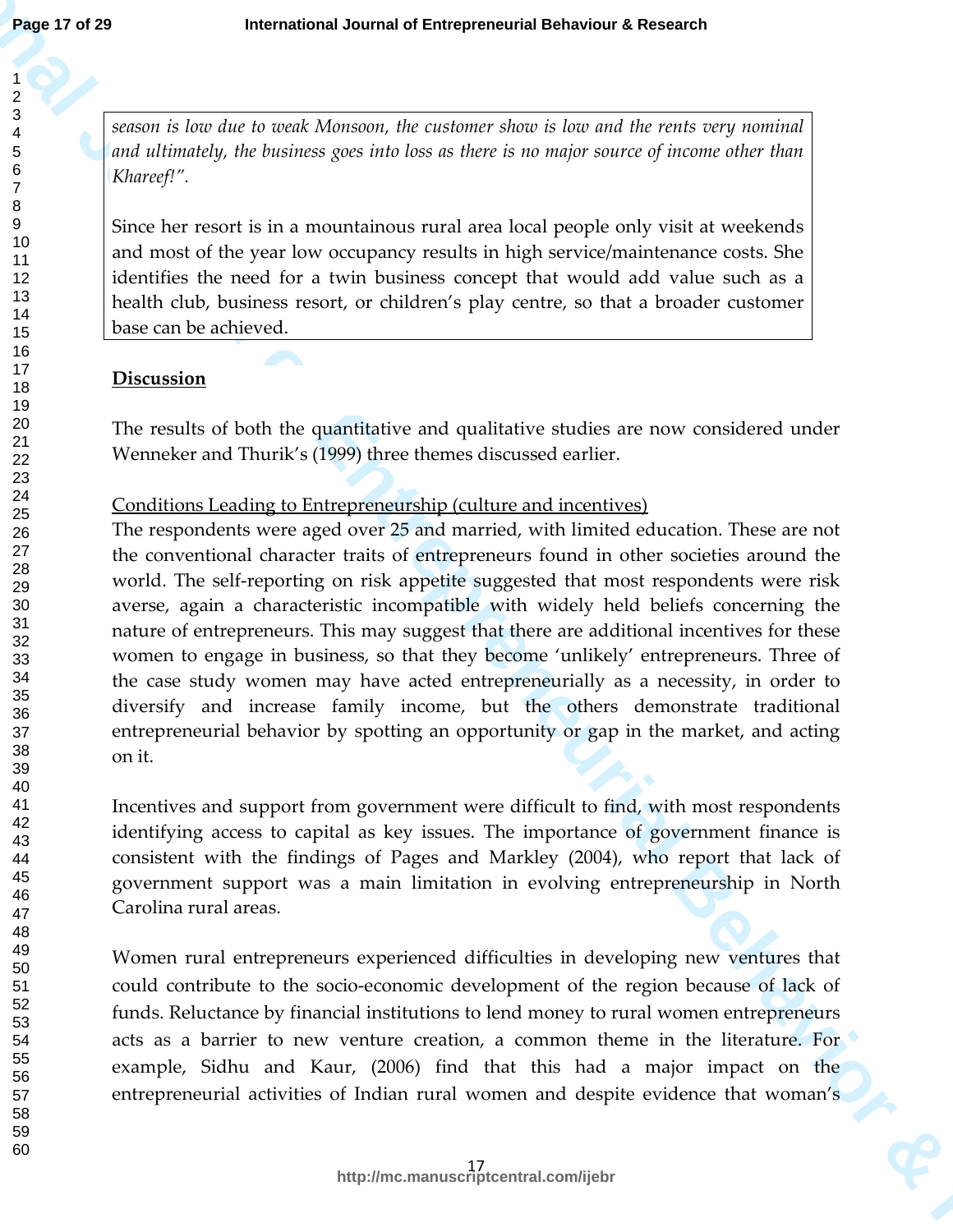loan repayment rates are higher than men's, women still face more difficulties in obtaining credit. All of the women talked about the importance of accessing financial support from government, and how it was fundamental to the launch of new ventures. Although there are government initiatives to support SMEs (Al Barwani, 2014) they appear insufficiently tailored to the needs of rural women and the findings of this study suggest that the women were acting entrepreneurially despite the lack of financial support from government.

The respondents had no entrepreneurial background or history and most had not been exposed to business training. This lack of experience might explain why they had such difficulty in accessing new markets, technology and suppliers, confirming McElwee's (2003) earlier findings on Omani women entrepreneurs and suggests that recent governmental training initiatives have not been effectively targeted at women. However, this did not act as a deterrent to most of the respondents, who displayed characteristic entrepreneurial behaviour by acting even though they were under resourced

Family support is a major motivating factor for women entrepreneurs, particularly in difficult times and for surviving business failures. This is contrary to the findings of similar research in patriarchal societies, where cultural norms and religious conventions were found to restrict women's participation in business (Ufuk and Ozgen, 2001). In the survey parents were the favoured partners rather than spouses, which may relate to the suggestion of Werbel and Danes (2010) that spouses can be either a resource or a resource drain for women entrepreneurs.

**International Journal of Entrepreneurial Behavior & Research<br>
<b>I** Assumption the second statistical of the second statistical of the second difference of the second statistical of the second of the second statistical stat Social context is a key issue for the case study women, but in different ways. Four of the women were married and one was widowed. Two, Sarah and Sheikha stressed the importance of family support, with Sarah being particularly motivated and supported by her husband. This contrasts with the experiences of Hyat and Jamila, both of whom experienced opposition from family members, particularly Jamila, who rejected pressure from her family to remarry, refusing to conform to cultural norms. Although Sarah had support from her spouse she cited broader family ambivalence and gender bias within her community as barriers to her entrepreneurial vision. Sheikha also recognized societal barriers but did not feel that these were necessarily an impediment to would-be women entrepreneurs. Salma was alone in not mentioning any family or cultural barriers and this might be related to her degree level education and wealthy family background. Both Hyat and Sarah are also well educated and are atypical of most of the respondents in the quantitative survey.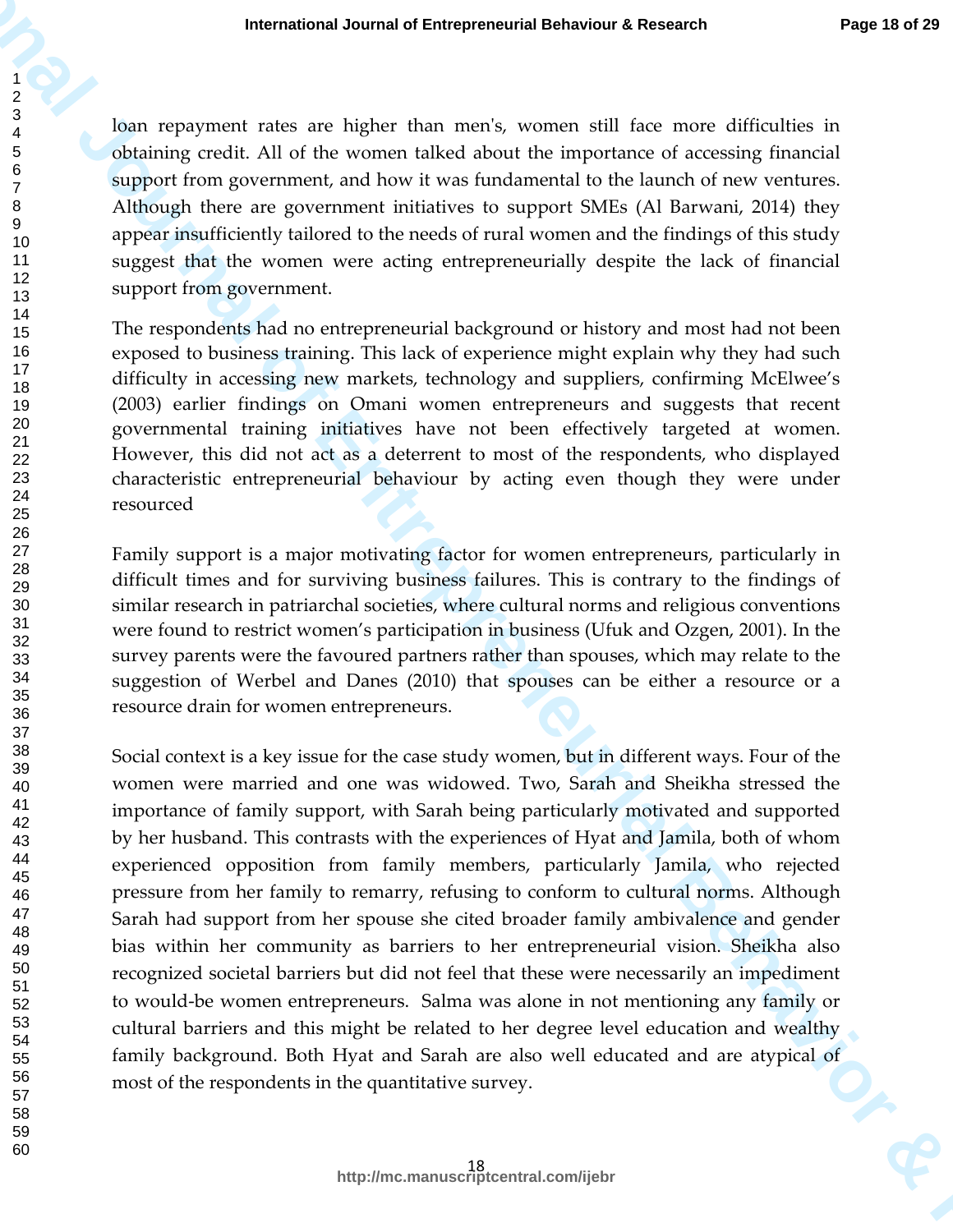**Page 13 of 29**<br>**International Journal of Entrepreneurial Behavior & Research**<br>
2<br> **IDENT CONTEXT (THE CONTEXT)**<br> **IDENT CONTEXT**<br> **IDENT CONTEXT (THE CONTEXT)**<br> **IDENT CONTEXT (THE CONTEXT)**<br> **IDENT CONTEXT (THE CONTEXT)** Three of the businesses were developed through the use of new technology, specifically social media, and its broad use amongst the Omani population creates significant opportunities for the marketing of new ventures. Social media entrepreneurship is a fast growing phenomenon that has opened up opportunities for many people. Durkin et al (2013) argue that the use of social media allows entrepreneurs to access potential markets, suppliers, advice and training, resources and ideas. As a consequence, Mangold and Faulds (2009) argue that such technology has already reduced unemployment, thereby contributing to economic growth in many areas of the world. Jagongo and Kinyua (2013) witnessed this in Kenya finding social media afforded SMEs with greater market accessibility, broke down geographical barriers, and allowed businesses to communicate speedily and cheaply with customers, generating increased sales and growth in the SME sector. Evidence from the survey and the five case study entrepreneurs clearly shows how social media has become a facilitating medium for supporting women-led SMEs in Oman. The infrastructural, social/cultural, professional, educational and behavioural barriers identified earlier through the survey, can all potentially be mitigated through this new technology and government and other facilitating agencies should target this area for support and facilitative training.

#### Characteristics of Entrepreneurship

Rural people in the Dhofar region have kept the traditional Frankincense business alive and this is the most popular business among the women in the survey. Rural women tend to run small businesses with few employees in gender oriented, traditional products like ethnic apparel, handicrafts and traditional products. Customers for these and other rural products and services are largely in close proximity to the entrepreneurs. Consequently women entrepreneurs are able to work from home, something made possible by social media and other low level technologies. However, the extent to which the nature, size and functionality of the businesses are active choices or pragmatic solutions to the various barriers and limitations they face is an area for further research.

The case studies confirmed some, but not all of the quantitative findings. The clothing, catering, tourism and beauty businesses are all women dominated and four entrepreneurs are working in sectors identified in the quantitative survey as the most common amongst Omani women. However, the survey also suggested that most Omani women entrepreneurs would be operating at a small scale local level, and that stability rather than growth would be their priority. The case study women are at odds with that finding in that four are enthusiastically pushing for business growth and development; Sarah has major plans for developing her sports facilities, with an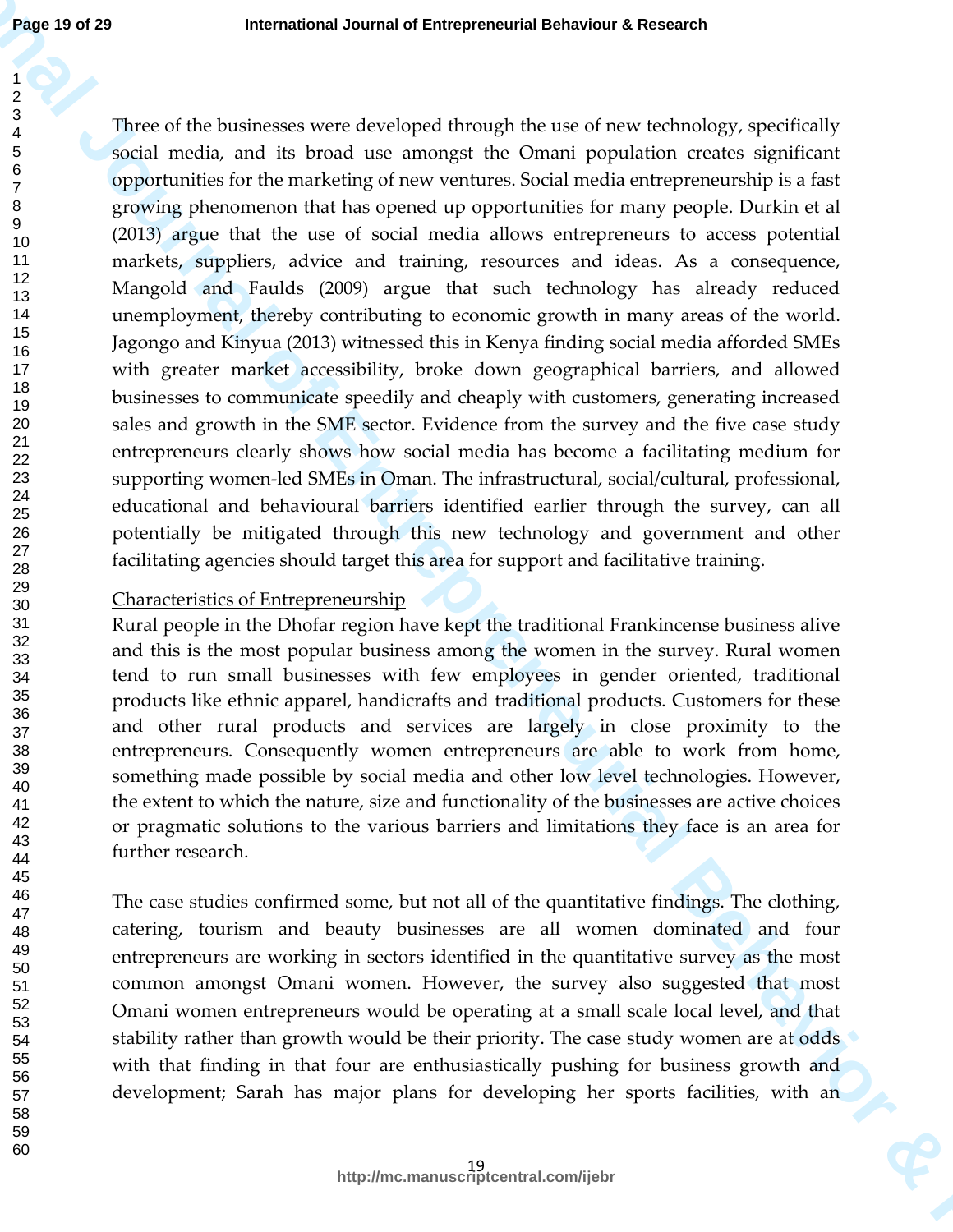accepted planning proposal; Hyat's home-based venture grew it into a business employing three people and is developing into a regional beauty centre with a very large potential customer base; Salma began by selling fast food via social media but has developed her own seaside restaurant, and Jamila has ambitious plans for expanding the facilities at her resort. Even Sheikha's typically small scale venture, looks set to expand as she responds to changing customer demands.

**International Journal of Entrepreneurial Behavior & Research<br>
2<br>
<b>International of Entrepreneurial Behavior Street in Specific Section (1)**<br>
2<br> **International of Entrepreneurial Behavior Street in Specific Section (1)**<br>
2 The quantitative survey indicated that most women entrepreneurs did not encounter problems hiring workers but three of the case study women mentioned the shortage of skilled workers. Sarah experienced initial difficulties recruiting labourers and later on a lack of skilled swimming pool construction workers significantly delayed her business launch. Salma found it difficult to recruit and retain good chefs at her rural location because of the high demand for them in cities. She also experienced problems identifying technical experts when her kitchen equipment failed. Hyat found it difficult to recruit beauty specialists, a problem exacerbated by the seasonality of her business. With the exception of Sarah's initial labour issue, most problems regarding workforce availability seem to arise after the enterprises had grown beyond their start-up phase. If the aim of the Omani government is encourage the growth and scaling up of SMEs, this may prove to be a future constraining factor.

Seasonality was not identified in the survey as a characteristic or concern of women entrepreneurial ventures, but in these case studies it is clearly an issue. Hyat, Jamila, Sarah and Salma all mentioned it and outlined plans to address it. Other studies have identified seasonality as an issue for women entrepreneurs (Gurnani, 2016), and it certainly deserves further study.

Although this study has largely confirmed previous findings on the characteristics of women-led enterprises, more insights are required on what actually shapes them, or more importantly what restricts them, and whether it is possible for women to be empowered to develop enterprises in traditionally male dominated sectors that have greater potential for scaling up.

#### Outcomes of Entrepreneurship

The women entrepreneurs in the quantitative survey study may not fit the traditional profiles of mainstream entrepreneurship, but it is clear that these women are behaving entrepreneurially with some localised impacts and outcomes. Many of them have been engaged in this behaviour for over six years, and all had experienced business failure, suggesting a certain level of resilience and commitment to business activity. The impact of their behaviour, however, appears to be limited, having only marginal positive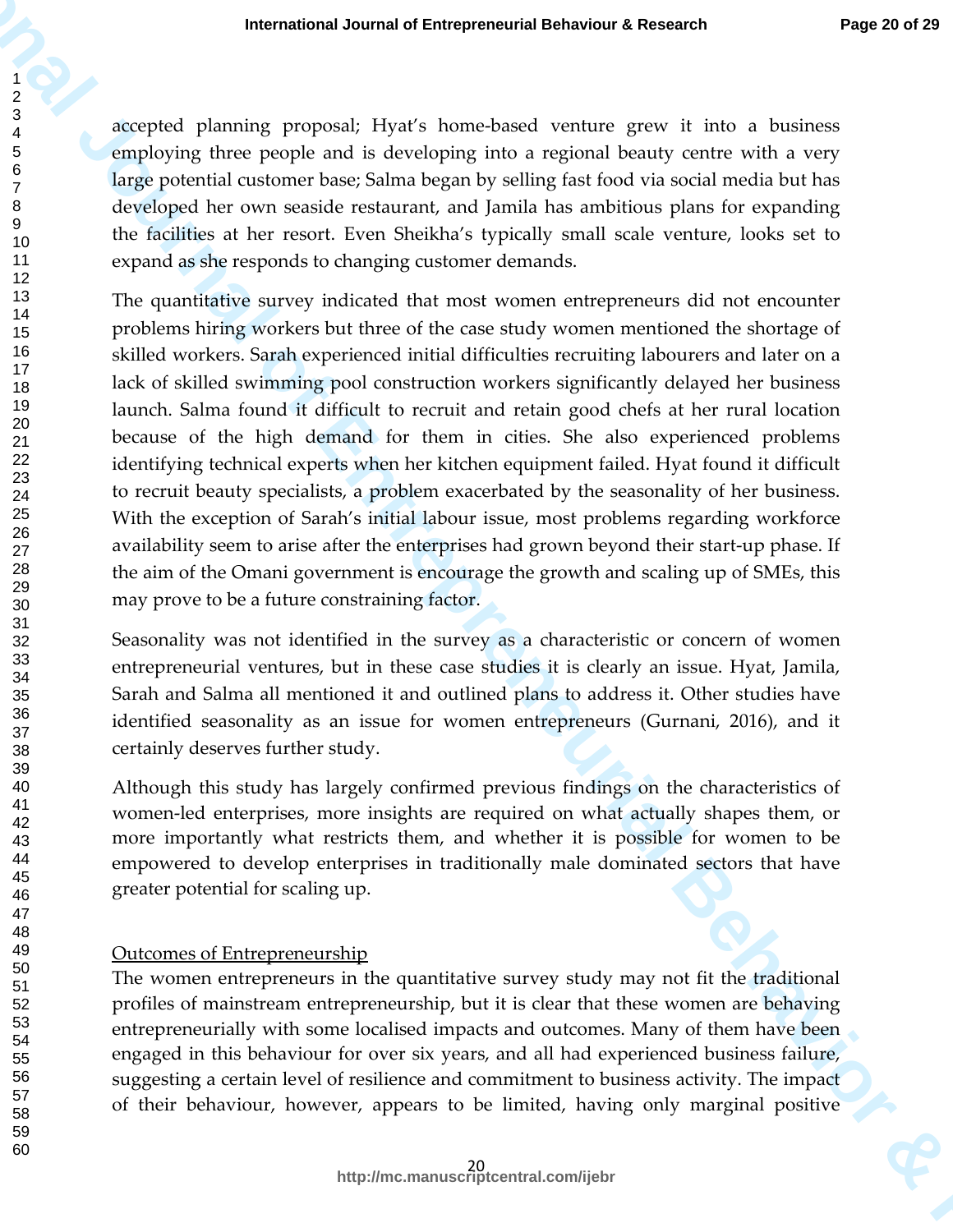outcomes on the economic development of their area and, as a consequence, on the wider Omani economy. However, while their ventures are small-scale and employ only small numbers of people, the impact of them should not be underestimated. The findings from the case studies clearly show that women entrepreneurs are creating a dynamism within rural Omani society, and if policies can be designed so that more women can engage in business activities then far reaching economic benefits can be generated.

All five women interviewed for the case studies are, to varying degrees, successful in their business ventures and are generating additional funds that enhance their household incomes and livelihoods. All five are independent and self-assertive and demonstrate the potential for women to break away from traditional roles and positions within their society. Their stories suggest that successful women entrepreneurs could be playing a much more significant role in driving further women entrepreneurship in Oman. For example**,** Sarah is proactive in driving entrepreneurial behavior within rural areas and actively supports the empowerment and engagement of young women, calling the government to make greater efforts to offer financial support. Hyat's is also an advocate of government assistance, having benefitted herself. There is a consensus among the women that with government financial support and investment in skills based training, the rural economies of Oman could be transformed.

**Page 21 of 29**<br> **International Journal of Entrepreneurial Behavior & Research<br>
2<br>
<b>International of Entrepreneurial Behavior State and the entrepreneuring of Entrepreneuring (Figure Chemic resume the properties) on the s** The results of the study reveal that there is significant business potential amongst the rural women of Dhofar region that could drive local, regional and national economic development. However, the women entrepreneurs are profoundly affected by the social system of their country, concurring with the findings of Ronning and Ljunggren (2007). This causes them to engage in business after marriage, in small-scale traditional female activities In order to maximize the potential impact of women entrepreneurship in Oman, various interventions need to be explored that would facilitate their participation in sectors with more potential for expansion and growth. The social norms prevalent in Omani rural society mean that woman tend to start their enterprises once they are married, and generally lack a graduate education. They have limited or no exposure to entrepreneurial or basic business practice and find their way more from experience and trial and error. Understanding their social context, in particular the inter-clan/inter-tribal culture, is of great importance since it is the community and faith leaders who can help make facilities and services acceptable and available to rural women However, even without significant cultural change, it should be possible to work around cultural norms so that women are taught business and entrepreneurship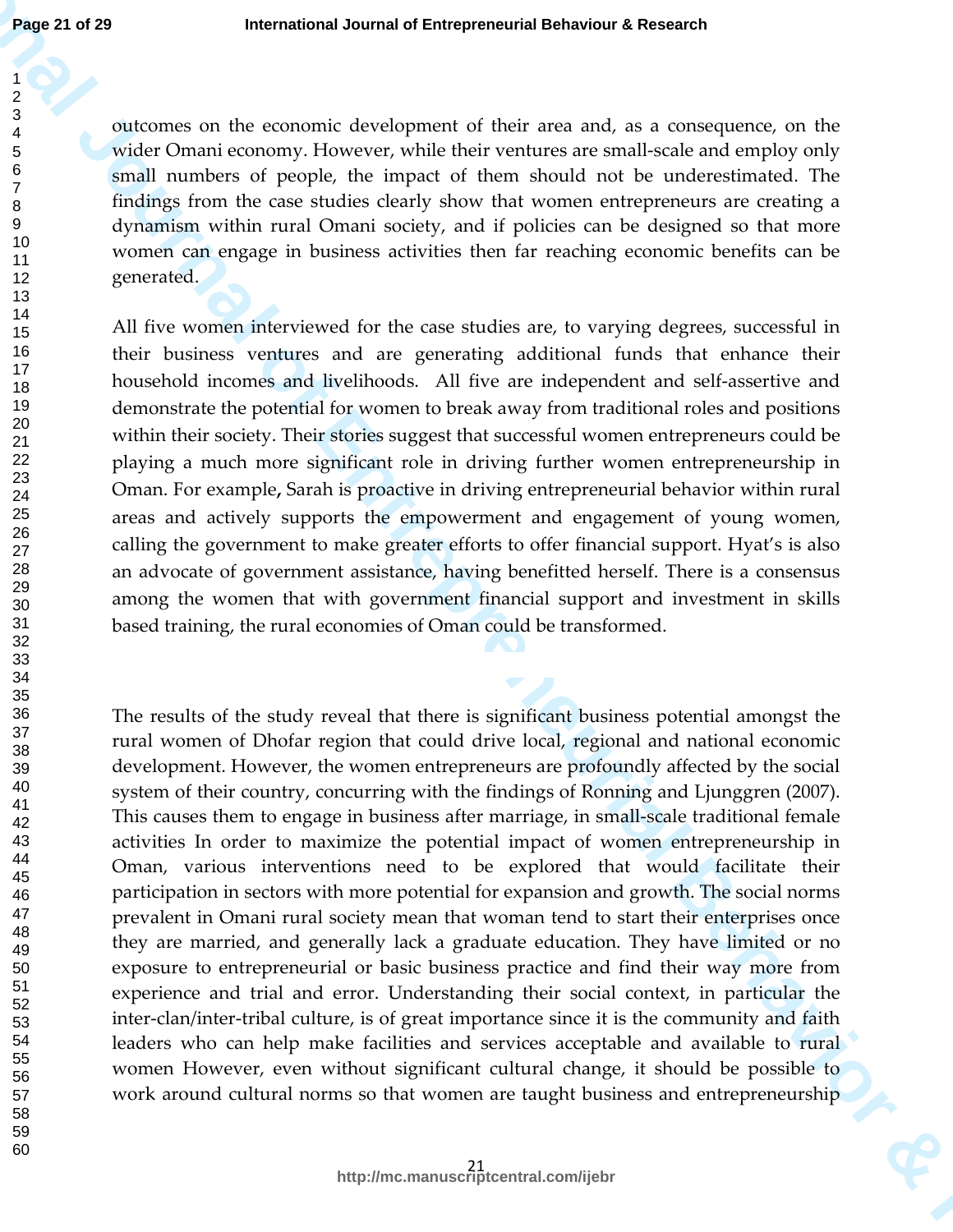and are exposed to broader lifestyles and horizons beyond traditional roles. Promoting SMEs by entrepreneurship programmes are a successful means of creating significant and sustainable employment opportunities for those at the margins of the economy, such as rural women (United Nations, 2007) and research in developing countries shows that the provision of such support to rural women enables them to develop entrepreneurship skills and to progress their ventures, that then contributes to broader economic growth (McElwee, 2003).

The results also indicate that there is a need for the development of the skills base of the rural population so that the rural entrepreneurs can innovate, develop and expand their enterprises, simultaneously providing more jobs and opportunities for others in the area.

#### Conclusion

The contribution of this research is that Omani rural women who aspire to establish their own ventures need to be provided with training and support otherwise they will have limited opportunities for success.

There are some limitations to this study. Primarily, there are problems of obtaining access to rural women particularly if the principal researcher is male, as in this case.

There is not a culture of responding to interview requests and in particular completing questionnaires which explains the lower than expected response rate.

**International Journal of Entrepreneurial Behavior & Research<br>
2.4 and are reproced to broader Hersphes and horizons beyond endelined reds, Premating<br>
SMCs by reneuries or why proposes are a successful memorial of modify a** In terms of implications for policy and practice, once women are engaged in entrepreneurship activities they understand the limiting environment that prevents them having greater growth and impact. There is a consensus regarding the support required with access to capital being the major issue. The Oman government aims to develop the SME sector but their initiatives need to be more focused on overcoming barriers faced by women entrepreneurs. Governments and banks need to understand the constraints that women face and the underlying social and cultural norms that underpin them. Only then will they make the changes required to enable 50% of the indigenous population to fully engage with the economic and social development of Oman. Practical measures from government, such as the setting up of a loans facility, or some kind of micro-finance would help. Supporting access to new markets could also be aided by the launch of networking and marketing opportunities, supported by government initiatives. These could also help rural entrepreneurs identify a broader range of suppliers so that they can enhance their margins. Most of the women were using web-based technology but they also identified a need for support in this area. Website design and online marketing strategies could be employed, but only if the women had access to training. The ready availability and use of social media could be more widely used to support women entrepreneurs. Many of the women already use it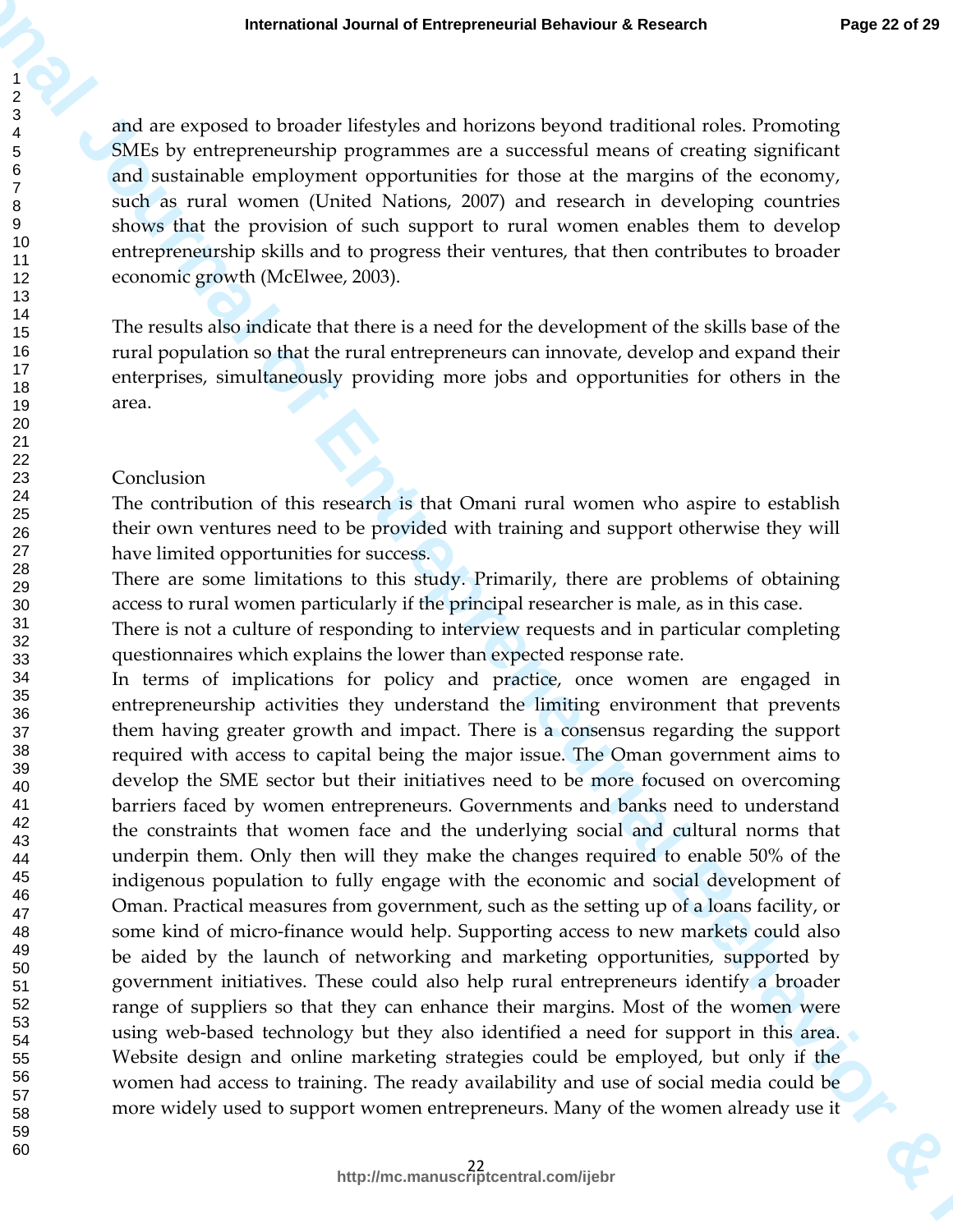**International Journal of Entrepreneurial Behavior & Research**<br> **In this particular in the particular of Entrepreneurial Behavior & Research**<br> **In the particular in the particular international of Entrepreneurial Behavior** to drive and shape their enterprises and to access customers and information. By doing so they are overcoming many of the barriers that have inhibited women's business engagement. Widespread training on the opportunities that social media offers and guidance on how to exploit it could encourage entrepreneurial behaviour amongst more women and could help those already using it to respond to new opportunities as the technology develops. Al-Sadi et al (2011) note the absence of networking opportunities and forums where women could share stories and learn from each other. Social media could also be used to facilitate the creation of a dynamic network of rural Omani women entrepreneurs that could support, advise and mentor others (Tapscott and Williams, 2008). The importance and potential of the development of such social capital is highlighted by Galloway et al (2002) and Marlow et al (2015).

In Oman, traditional socio-cultural practices continue to restrict women to their maternal and family roles, limiting their participation in the economic development of their country. This study has identified a range of support services that can boost rural women entrepreneurship, enhance their livelihoods, and increase their contribution to the economic development of the Sultanate of Oman.

More insight is required regarding the nature of women-led businesses, and whether the typical traditional, small-scale, home-based activities are active choices amongst women, or whether this is a result of cultural and societal restrictions. This study has including the importance of seasonality for women entrepreneurs and the role of spouses in their entrepreneurial journey. However, the role of social media in driving and framing the nature of women's business enterprises is probably the most exciting emergent issue and demands further study.

also identified several issues that appear to have been neglected in the literature,<br>including the importance of seasonality for women entrepreneurs and the role of<br>spouses in their enterpreneurial journey. However, the r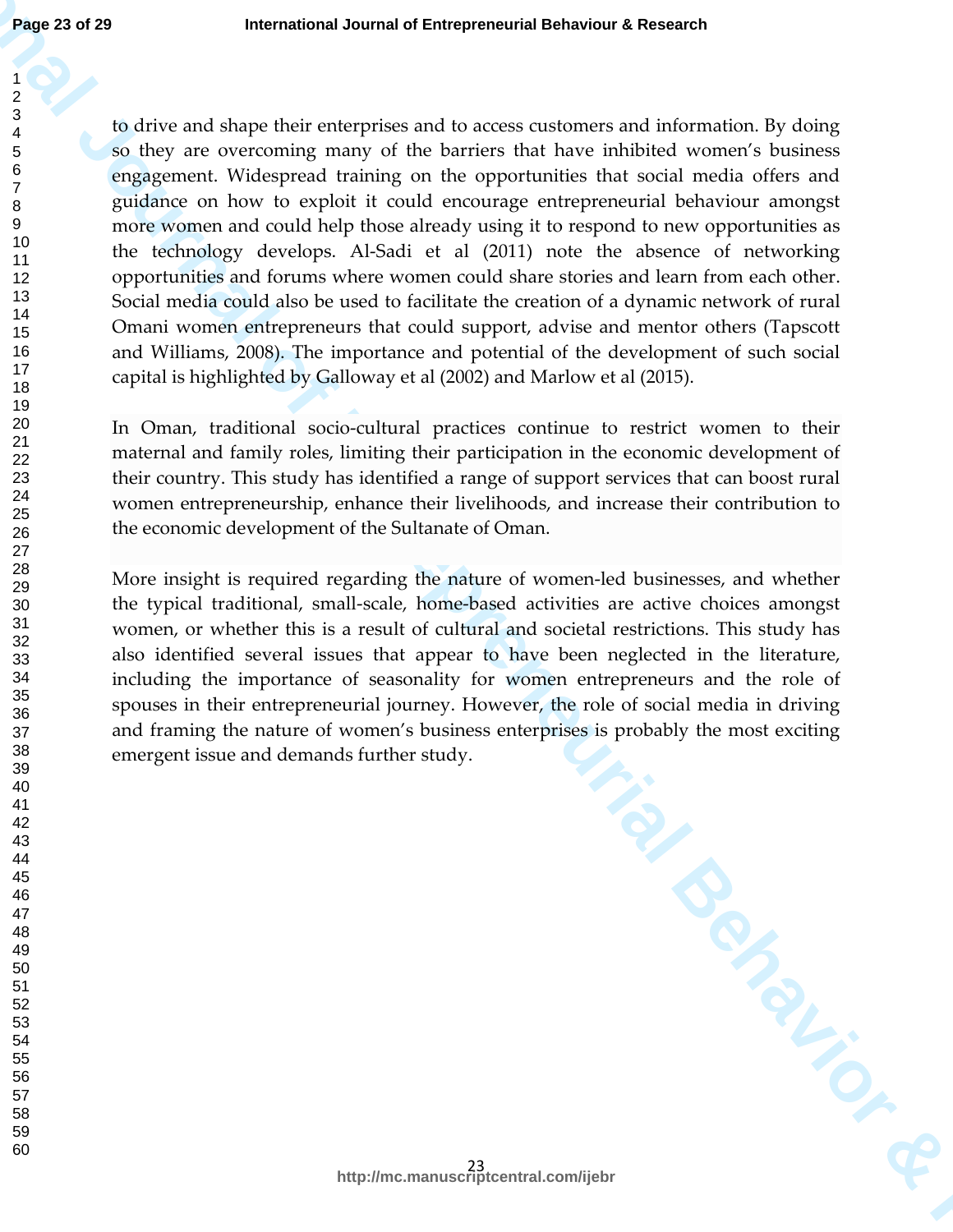#### **References**

- Al'Omairi, T and Amzat, I. H. (2012), "Women in Omani Society: Education and Participation", *OIDA International Journal of Sustainable Development*, Vol. 3 No. 5, pp. 63-80.
- **International Journal of Entrepreneurial Behavior & Research<br>
<b>International of Entrepreneurial Behavior & Research**<br> **International of Entrepreneurial Action Constrained Society (International of Entrepreneurial Society** Al Barwani, K.M, Al Jahwari, M.R, Al Said, A.S, Al Mahrouqi, F.S. (2014), Towards a Growing Competitive and Dynamic Small and Medium-Sized Enterprises Sector inOman: strategy and policies. Central Bank of Oman.
	- Al-Sadi, R., Belwal, R., Al-Bad, R. (2011), Women Entrepreneurship in the Al-Batinah Region of Oman: an identification of the barriers. *Journal of International Womens Studies*, Vol 12, No. 3, pp. 58-75.
	- Anderson, A.R. (1995). "The Arcadian Enterprise: an enquiry into the nature and conditions of rural small business", Unpublished PhD Thesis, University of Stirling.
	- Ayyagari, M., Beck, T. & Demirguc-Kunt, A. (2007), "Small and Medium Enterprises Across the Globe", *Small Business Economics*, Vol. 29, No 4, pp. 415-434.
	- Bock, B. B. (2004). "Fitting in and multi-tasking: Dutch farm women's strategies in rural entrepreneurship", *Sociologia Ruralis*, Vol. 44 No. 3, pp. 245- 256.
	- Boden, R.J. & Nucci, A. R. (2000), " On the Survival Prospects of men's and women's New Business Ventures", *Journal of Business Venturing*, Vol.15 No 4, pp. 347-362.
	- Bilal, Z.O. and A. L Mqbali, N. S. (2015), "Challenges and constrains faced by small and medium enterprises (SMEs) in Al Batinah governorate of Oman", *World Journal of Entrepreneurship, Management and Sustainable Development,* Vol. 11 No. 2, pp. 120-130.
	- Brush, C. G. (1992). "Research on women business: past trends, a new perspective and future directions", *Entrepreneurship Theory and Practice*, Vol. 17, No. 4, pp. 5–30.
	- Brynin, M. & Schupp, J. (2000), "Education, employment and gender inequality amongst couples" *European Sociological Review,* Vol 16, No. 4, pp. 249-265.
	- Collins, O. and Moore, D. G. (1970). The Organisational makers: a behavioural study of independent entrepreneurs. Appleton-Century-Croft. New York.
	- Dana, L. P. (2009). "Religion as an explanatory variable for entrepreneurship", *International Journal of Entrepreneurship and Innovation*, Vol. 10 No. 2, pp. 87-99.
	- Dechant, K. and Lamky, A.A. (2005). "Towards an understanding of Arab women entrepreneurs in Barhain and Oman", *Journal of Developmental Entrepreneurship, Vol. 10, No 2, pp.123-140.*
	- De Rosa, M. and McElwee, G. (2015), "An empirical investigation of the role of rural development policies in stimulating rural entrepreneurship in the Lazio Region of Italy" *Society and Business Review*, Vol. 10 No. 1, pp. 4-22.
	- Djankov, S., La Porta., R, Lopez-de-Silanes., F, Shleifer, A. (2002). "The Regulation of Entry". *The Quarterly Journal of Economics,* Vol 117, No. 1, pp. 1-37.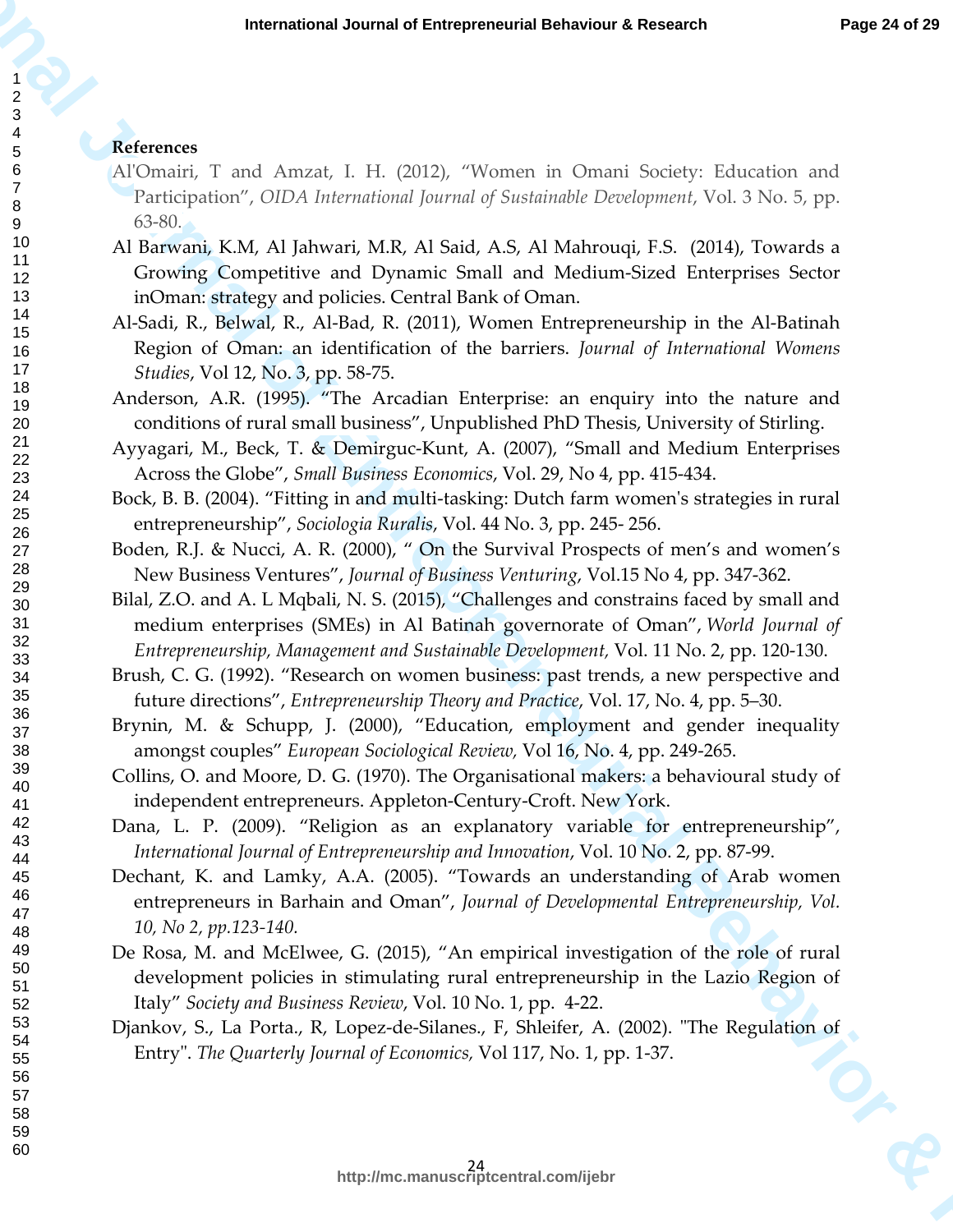Drakopoulou Dodd, S.D. and Gotsis, G. (2007). "The interrelationships between entrepreneurship and religion", *The International Journal of Entrepreneurship and Innovation*, Vol. 8 No. 2, pp. 93–104.

- Durkin, M., McGowan, P, McKeown, N. (2013). "Exploring social media adoption in small to medium-sized enterprises in Ireland", *Journal of Small Business and Enterprise Development,* Vol. 20 No 4, pp. 716-734.
- **Page 21 of 29**<br> **International Journal of Entrepreneurial Behavior & Research**<br> **International of California** Construction (C. (2002). The international photon of Constraint and<br> **International of Entrepreneurial photon** El-Namaki, M. S. S. and Gerritson, J. C. M. (1987). "The Entrepreneurial Role of Women in Developing Countries: Entry and Performance Barriers" *RVB Research Paper* Vol. VII, No.1.
	- Fergany, N. (2003). "Arab Human Development Report 2002: Creating Opportunities for Future Generations", *Economic and Cultural Change*, Vol 52, No 1. pp. 252-254.
	- Galloway, L., Brown, W. and Arenius, P. (2002). ``Gender based differences in entrepreneurial behaviour'', *International Journal of Entrepreneurship and Innovation*, Vol. 3 No. 2, pp. 109-19.
	- Ganesan, R., Kaur, D. and Maheshwari, R.C. (2002). "Women entrepreneurs", *Journal of Entrepreneurship*, Vol. 11 No. 1, pp. 75–93.
	- Gray, C. (2002). "Entrepreneurship, Resistance to change and Growth in Small Firms", *Journal of Small Business and Enterprise Development*, Vol. 9 No.1, pp. 61-72.
	- Given, L. (2006). "Qualitative research in evidence-based practice: a valuable partnership", *Library Hi Tech*, Vol. 24 No. 3, pp. 376-386.
	- Gurnani, P. S. (2016). Women Entrepreneurship: Emerging Dimension of Entrepreneurship in India, Educreation Publishing.
	- Hosseini, S., & McElwee, G. (2011). "Improving the entrepreneurial potential of rural Women entrepreneurs in Northern Iran" *International Journal of Entrepreneurship and Small Business,* Vol. 12 No.1, pp.1 5-27.
	- ILO (2000). Government Programmes in China, Geneva.
	- Islam, M.M., Dorvlo, A.S. and Al-Qasmi. (2013). "The Pattern of Female Nuptiality in Oman", *Sultan Qaboos University Medical Journal*, Vol 13, No 1, pp. 32-42.
	- Jagongo, A and Kinyua, C. (2013). "The Social Media and Entrepreneurship Growth (A New Business Communication Paradigm among SMEs in Nairobi)", *International Journal of Humanities and Social Science,* Vol. 3 No. 10, pp. 213-227.
	- Kamal, N, Wojoud, R.M., Nuseibah, R. (2009). "Factors that Affect Women Entrepreneurs: evidence form an emerging economy", *Journal of Organisational Analysis,* Vol 17, No 3, pp. 225-247.
	- Kloosterman, R., and Rath, J. (2001), "Immigrant entrepreneurs in advanced economies: mixed embeddedness further explored", *Journal of Ethnic and Migration studies*, Vol. 27, No. 2, pp. 189-201.
	- Kumbhar, V. (2013). "Some Critical Issues of Women Entrepreneurship in Rural India", *European Academic Research*, Vol.1, No 2, pp. 192-200.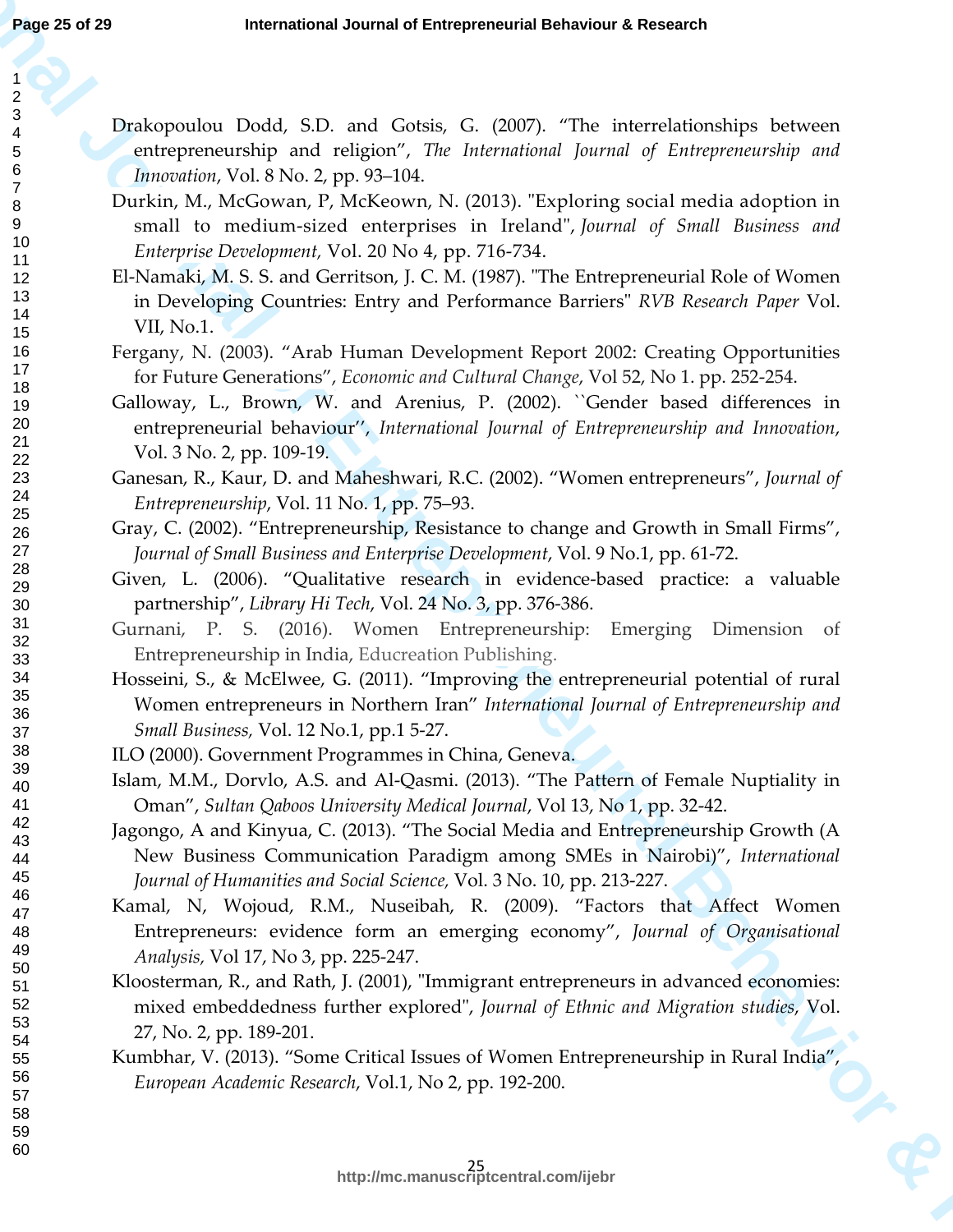- Lassale, P. & McElwee, G. (2016). **"**Polish Entrepreneurs in Glasgow and Entrepreneurial Opportunity Structure", *International Journal of Entrepreneurial Behaviour & Research,* Vol. 22 No.2, pp. 260-281.
- Lerner, M., Brush, C, & Hisrich, R. (1997). "Israeli Women Entrepreneurs: An Examination of Factors Affecting Performance". *Journal of Business Venturing*, Vol. 12, No 4, pp. 315-339.
- **International Journal of Entrepreneurial Behavior & Research Pape 2 of 2<br>
<b>International Operation** Seminary, between the Clientification of the Clientification of the Clientification of the Clientification of the Client Lourenço, F., Sappleton, N., Dardaine-Edwards, A., McElwee, G., Cheng, R., Taylor, D. and Taylor, A. (2014). "Experience of entrepreneurial training for women farmers to stimulate entrepreneurship in Uganda", *Gender in Management: An International Journal*, Vol. 29 No. 7, pp. 382-401.
	- Mangold. W. G. and Faulds, D. J. (2009). "Social Media: The new hybrid element of the promotion mix", *Business Horizons*, Vol 52, No 4, pp. 357-365.
	- Marlow, S. and Ahl, H. (2012). "Exploring the dynamics of gender, feminism and entrepreneurship: advancing debate to escape a dead end", *Organization*, Vol.19 No.5, pp. 543-562.
	- Marlow, S. and McAdam, M. (2015). "The influence of gender upon entrepreneurial legitimacy", *Entrepreneurship Theory and Practice*, Vol.39, No. 4, pp. 719-995.
	- Mathew, V. (2010). "Women entrepreneurship in Middle East: Understanding barriers and use of ICT for entrepreneurship development". *International Entrepreneurship Management Journal*, Vol. 6, No 163, pp. 163-181.
	- McElwee, G. (2003). "Women entrepreneurs in Oman: some barriers to success", *Career Development International*, Vol. 8, No. 6, pp. 339–346.
	- McElwee, G. (2008). "The Rural Entrepreneur: Problems of Definition", *International Journal of Entrepreneurship and Small Business*, Vol. 6 No. 3, pp. 320-321.
	- McElwee, G. and Smith, R. (2014). "Researching Rural Enterprise", *Handbook of Research On Entrepreneurship What We Know and What We Need to Know*, pp. 307-334.
	- Henry, C. and McElwee, G. (2014). Defining and conceptualising rural enterprise*.* In: *Exploring Rural Enterprise: New Perspectives on Research*, Policy & Practice. Emerald, London, UK. pp. 1-8.
	- McElwee, G. and Henry, C. (2015). "Rural entrepreneurship", Emerald, London.
	- Miljković, M. M., Bilali, H. E, Berjan, S. (2010). "Rural Economic Diversification in
	- Serbia". *Research Journal of Africultural Studies*, Vol.42, No. 2, pp. 684-691.
	- Mumtaz, K. (1995). "Gender Issues in Agricultural and Rural Development Policy in Asia and the Pacific", FAO, Bangkok.
	- Muhammed, N., McElwee, G and Dana, L.D (2017). "Barriers to the Development and Progress of Entrepreneurship in Rural Pakistan" *International Journal of Entrepreneurial Behaviour & Research,* Vol. 23 No. 2. pp. 279-295.
	- Mitchell, M., Pulvino, T. and Stafford, E. (2004). "Price Pressure around Mergers", *The Journal of Finance*, Vol. 59, pp. 31–63.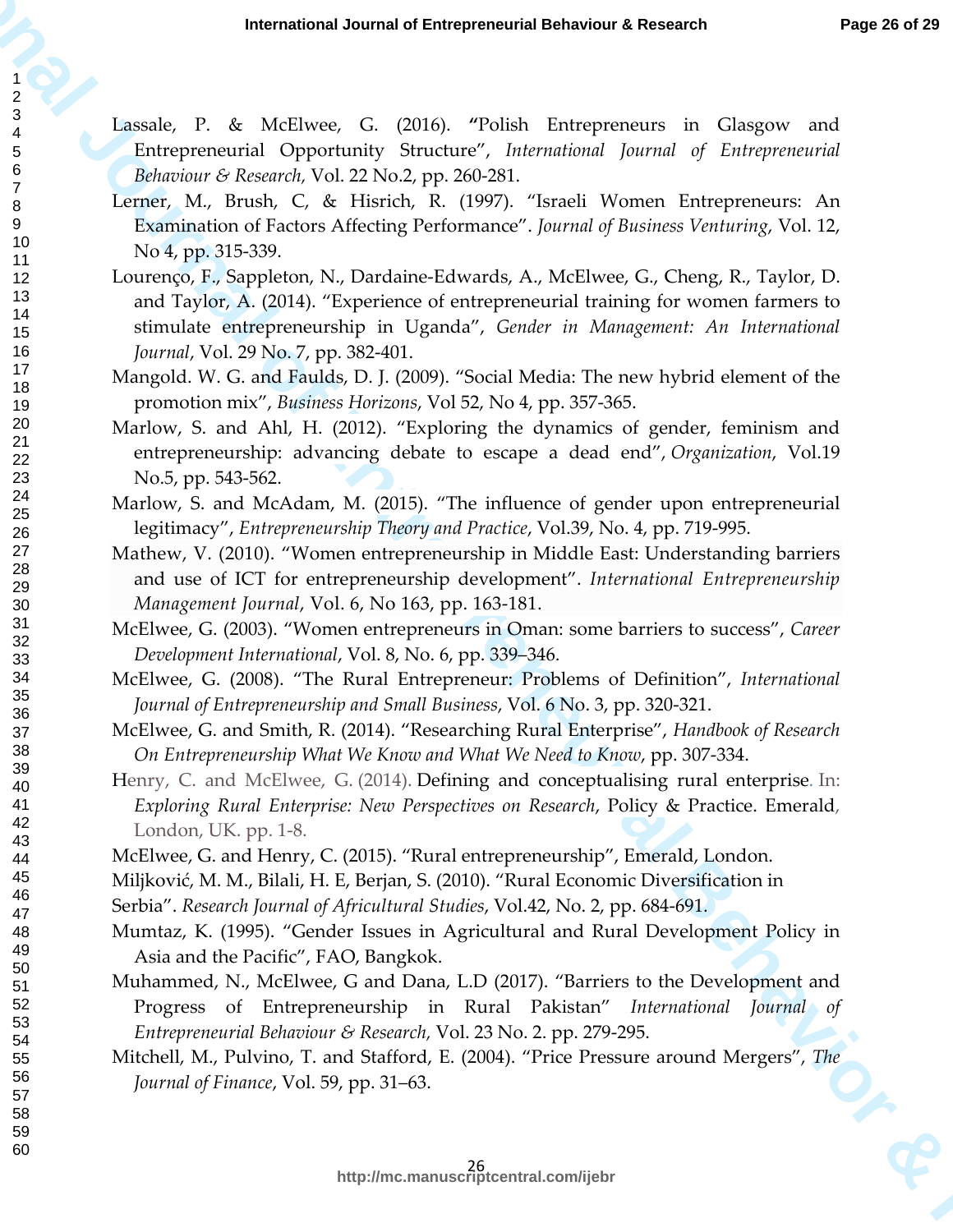Naidu, S. and Chand, A. (2017). "National Culture, Gender Inequality and Women's Success in Micro, Small and Medium Enterprises". *Social Indian Research*., Vol 130. pp. 647-664.

- Oman Statistical Snapshot (2016). Available at https://www.arabdevelopmentportal.com/sites/default/files/country/oman\_statistical snapshot 2016.pdf accessed 27<sup>th</sup> April 2017.
- **Page 37 of 28**<br> **International Journal of Entrepreneurial Behavior & Research**<br>
2 of Minitedeck Conditional Section Temperates", Suiding Research, Vol 120<br> **International of Minitedeck Conditional of Entrepreneurial Cond** Oman Times (2016). "More Female Students Enrolling in Oman HE" available at http://timesofoman.com/article/91820/Oman/Education/More-female-students-in-Oman-enrol-in-higher-education-institutes-in-the-new-academic-year (accessed 25th April, 2017)
	- Oxford Business Group, (2016). "The Report: Oman 2016" available at http://www.oxfordbusinessgroup.com/oman-2016 (accessed 25<sup>th</sup> April, 2017)
	- Pages, E. R. and Markley, D. M. (2004). "Understanding the Environment for Rural North Carolina", available at http: \ \www.ruraleship.org. (accessed 25<sup>th</sup> April, 2017).
	- Ronning, L. and Ljunggren, E. (2007). "Community Entrepreneurship: Building Entrepreneurship-Facilitating Social Capital", Nordland Research Institute, Norway.
	- Sidhu, K. and Kaur, S. (2006). "Development of entrepreneurship among rural women", *Journal of Social Science*, Vol. 13, No. 2, pp. 147–157.
	- Sigh, S. P., Reynolds, R. G, and Muhammad, S. (2001). "A gender-based performance analysis of micro and small enterprises in Java, Indonesia". *Journal of Small Business Management,* Vol. 39, No 2, pp. 174-182.
	- Singh, G., & Belwal, R. (2008), "Entrepreneurship and SMEsin Ethiopia Evaluating the role, prospects and problems faced by women in this emergent sector", *Gender in Management: An International Journal*, Vol. *23* No.2, pp. 120-136.
	- Somerville, P., and McElwee, G. (2011). "Situating community enterprise: A theoretical exploration", *Entrepreneurship & Regional Development*, Vol. 23, No. 5-6, pp. 317-330.
	- Stam, E. & Spigel, B. (2017), "Entrepreneurial Ecosystems", Blackburn. Thousand Oaks.
	- Tapscott, D. & Williams, A.D. (2006). *Wikinomics: how mass collaboration changes everything,* Portfolio, London, New York, N.Y.
	- Times of Oman (2017). "Gender Parity in Education" available at, http://timesofoman.com/article/105174/Oman/Education/Oman-gender-parity-ineducation-a-positive-sign-for-development accessed April 27th 2017.
	- Tlaiss, H.A. (2015). "How Islamic Business Ethics Impact Women Entrepreneurs: insights from four Arab middle-eastern countries". *Journal of Business Ethics*. Vol 129, No. 4, pp. 859-877.
	- United Nations (2007), "Developing Women's Entrepreneurship and E-Business in Green Cooperatives in the Asian and Pacific Region", New York.
	- Ufuk, H. & Özgen, Ö. (2001), "The profile of women entrepreneurs: a sample from Turkey", *Journal of Business Ethics,* Vol. 31 No. 95. pp. 95-106.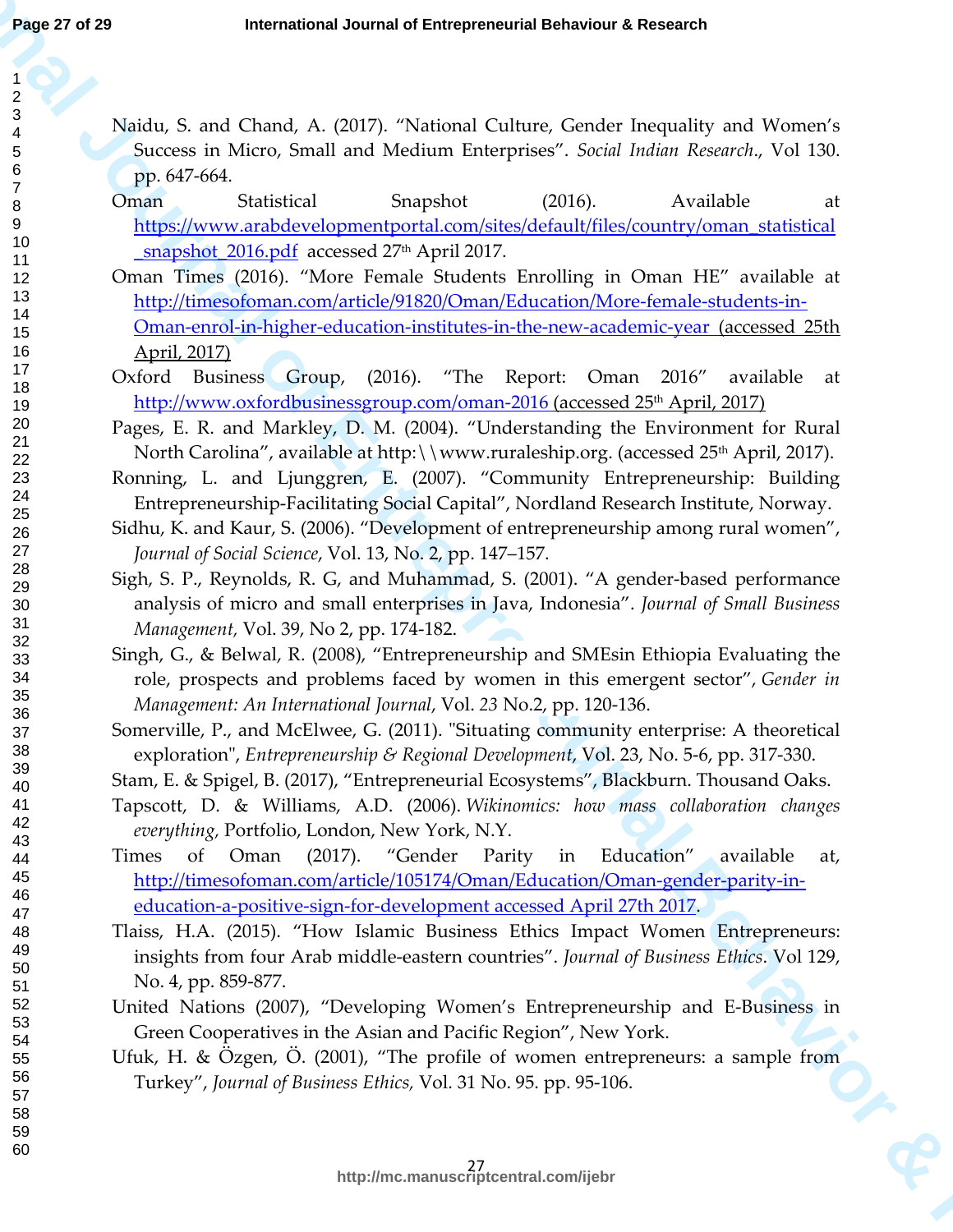UNICEF, (n.d.) "Oman Statistics" available at https://www.unicef.org/infobycountry/oman\_statistics.html accessed 27<sup>th</sup> April 2017

Wenneker, A.R.M. and Thurik, A.R. (1999), "Linking entrepreneurship and economic growth", *Small Business Economics*, Vol. 9 No. 3, pp. 27–55.

- Werbel, J.D. and Danes, S.M., (2010), "Work Family Conflict in New Business Ventures: The Moderating Effects of Spousal Commitment to the New Business Venture".*Journal of Small Business Management,* Vol. 48 No. 3, pp. 421-440.
- **INTERETATION JOURNAL CONFIRMATION**<br> **INTERETATION (ACT)**<br> **INTERETATION CONFIRMATION**<br> **INTERFERENCE IN A SUBJECTIVE CONFIRMATION** SUBSCRIPTION SECOND PROPERTION SECOND TRANSPORTED AND CONFIRM IN POSSIBLE TRANSPORTED AND World Population Review (2016) available at http://worldpopulationreview.com/countries/oman-population/ accessed 27th April
	- Varghese, T. (2011), "Women Empowerment in Oman: A study based on Women Empowerment Index", *Far East Journal of Psychology and Business*, Vol.2 No. 2. pp 37- 53.

Yin, R. (2004), *"Case Study Research: Design and Methods",* Sage, London.